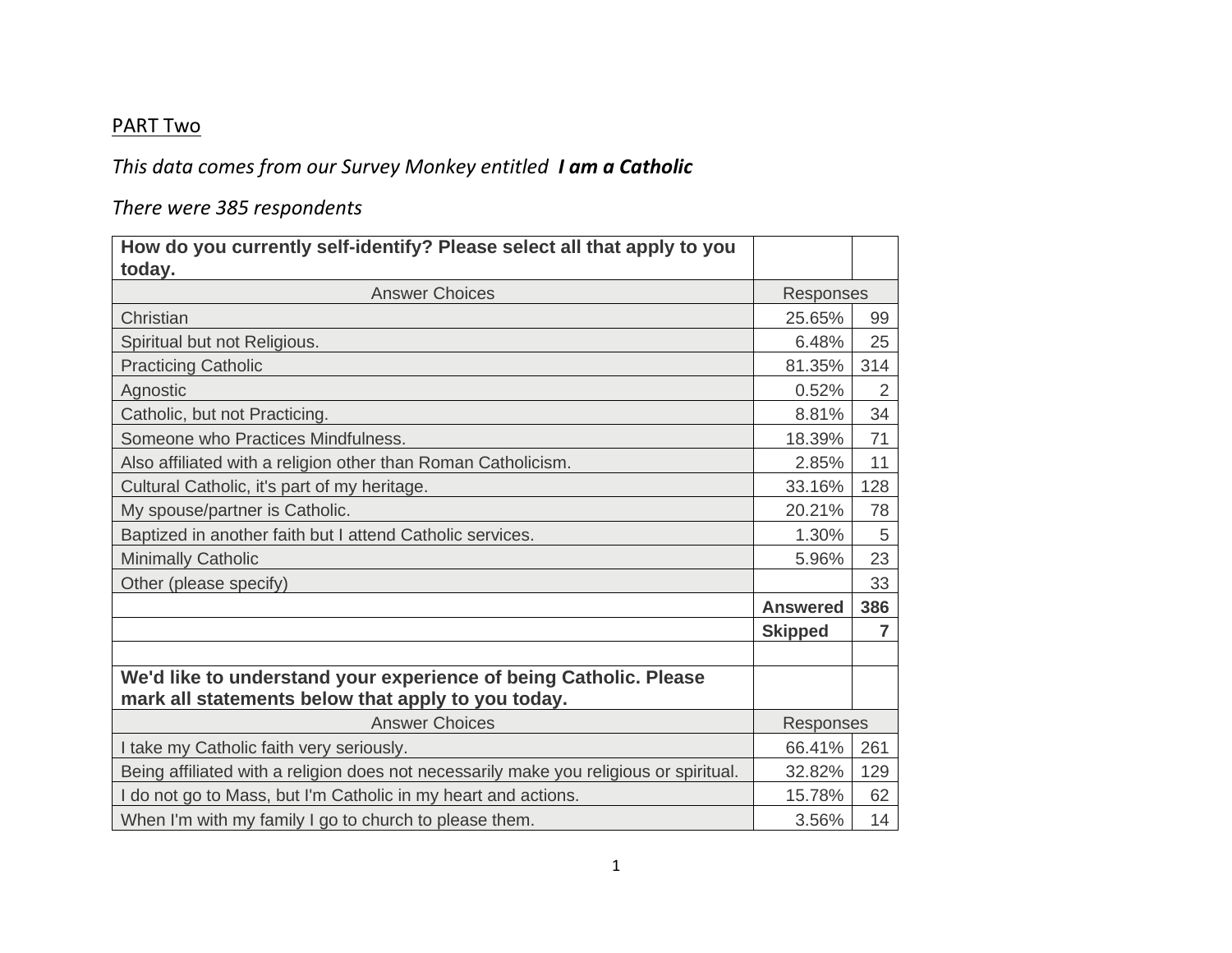| I will attend Mass, but the institutional Church is no longer relevant to me.                                   | 11.20% | 44         |
|-----------------------------------------------------------------------------------------------------------------|--------|------------|
| I have Christian symbols in my home.                                                                            | 71.25% | 280        |
| Many of the values I hold in life come from my Catholic upbringing.                                             | 76.84% | 302        |
| Mass is boring and I don't get much out of it.                                                                  | 3.82%  | 15         |
| I would like Masses that are especially welcoming to families with small children.                              | 20.10% | 79         |
| My child/children is/are being raised Catholic.                                                                 | 40.46% | 159        |
| I'm just too busy to spend much time thinking about spiritual things.                                           | 0.76%  | $\sqrt{3}$ |
| I believe in a Divine presence.                                                                                 | 76.59% | 301        |
| I believe God intervenes in people's lives.                                                                     | 68.70% | 270        |
| I believe there is something "more" beyond us, that calls to us.                                                | 71.76% | 282        |
| I believe that God's nature is incomprehensible and limitless.                                                  | 65.14% | 256        |
| I pray/talk to deceased relatives and friends.                                                                  | 61.07% | 240        |
| I have a personal relationship with God.                                                                        | 70.48% | 277        |
| I believe that God engages us at our deepest level in dreams, internal "proddings"<br>and through other people. | 59.54% | 234        |
| I believe that God engages us at our deepest level through scripture and<br>devotional practices.               | 47.58% | 187        |
| Belonging to a parish is an essential aspect of being Catholic for me.                                          | 53.94% | 212        |
| My spirituality encompasses multiple religious traditions and cultural views.                                   | 29.52% | 116        |
| I find it hard to practice my Catholic faith when my spouse/partner is not Catholic.                            | 4.58%  | 18         |
| Attending Mass nourishes my spirituality.                                                                       | 68.70% | 270        |
| I participate in outreach activities because of my Catholic faith.                                              | 32.82% | 129        |
| I belong to a faith sharing group.                                                                              | 17.30% | 68         |
| I would like to belong to a faith sharing group.                                                                | 11.70% | 46         |
| I pray at meals.                                                                                                | 49.11% | 193        |
| I have a spiritual director.                                                                                    | 4.83%  | 19         |
| I'm disappointed that my children are no longer Catholic.                                                       | 18.83% | 74         |
| I'm disappointed that my grandchildren are not baptized.                                                        | 9.41%  | 37         |
| The sexual abuse scandal makes me question my association with the Catholic<br>Church.                          | 31.55% | 124        |
| The Church is the people of God.                                                                                | 49.87% | 196        |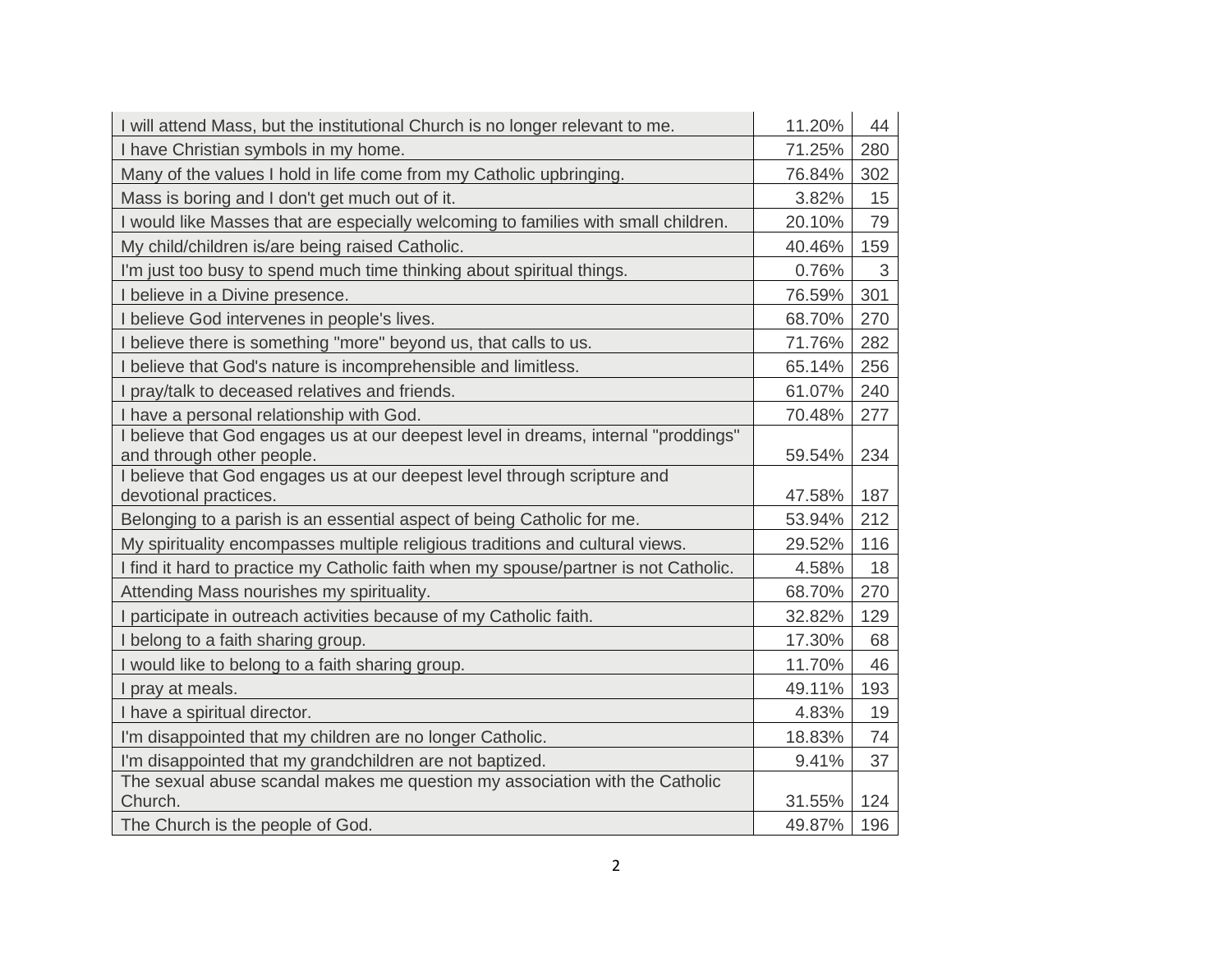| I have been in/or are currently in a Bible study.                            | 29.01%          | 114      |
|------------------------------------------------------------------------------|-----------------|----------|
| I have a personal relationship with the Holy Spirit.                         | 44.78%          | 176      |
| I have a personal relationship with Jesus Christ.                            | 57.51%          | 226      |
| Other (please specify)                                                       |                 | 49       |
|                                                                              | <b>Answered</b> | 393      |
|                                                                              | <b>Skipped</b>  | $\bf{0}$ |
|                                                                              |                 |          |
|                                                                              |                 |          |
| We would like to know your thoughts on Catholic doctrine? Please             |                 |          |
| mark all statements that personally apply to you today.                      |                 |          |
| <b>Answer Choices</b>                                                        | Responses       |          |
| I accept the Church's authority and follow all of the Church's teachings.    | 16.07%          | 63       |
| I believe that Jesus is fully present in the Eucharist in a special way.     | 77.04%          | 302      |
| Some church doctrines are impossible for me to accept                        | 43.62%          | 171      |
| I believe that Catholicism is the only true religion                         | 9.95%           | 39       |
| I believe that Jesus was put to death to atone for our sins                  | 64.54%          | 253      |
| I believe that Jesus was a dynamic prophet, but I'm not sure that he was God | 3.57%           | 14       |
| I believe that Jesus revealed to humanity the very character of God          | 67.09%          | 263      |
| I believe in a literal interpretation of the Bible                           | 7.40%           | 29       |
| I believe that the Bible is not to be taken literally                        | 58.67%          | 230      |
| I agree with the Church's stance on divorce                                  | 10.97%          | 43       |
| I disagree with the Church's stance on divorce                               | 54.85%          | 215      |
| Some Church doctrine is out of step with the times                           | 66.33%          | 260      |
| I agree with the Church's stance on the ordination of women                  | 13.27%          | 52       |
| I disagree with the Church's stance on the ordination of women               | 65.05%          | 255      |
| I believe in the Church's stance on LGBTQ+ people                            | 11.99%          | 47       |
| I disagree with the Church's stance on LGBTQ+ people                         | 53.06%          | 208      |
| I believe that Jesus rose from the dead                                      | 80.87%          | 317      |
| I believe in the Church's stance on abortion                                 | 36.73%          | 144      |
| I disagree with the Church's stance on abortion                              | 35.46%          | 139      |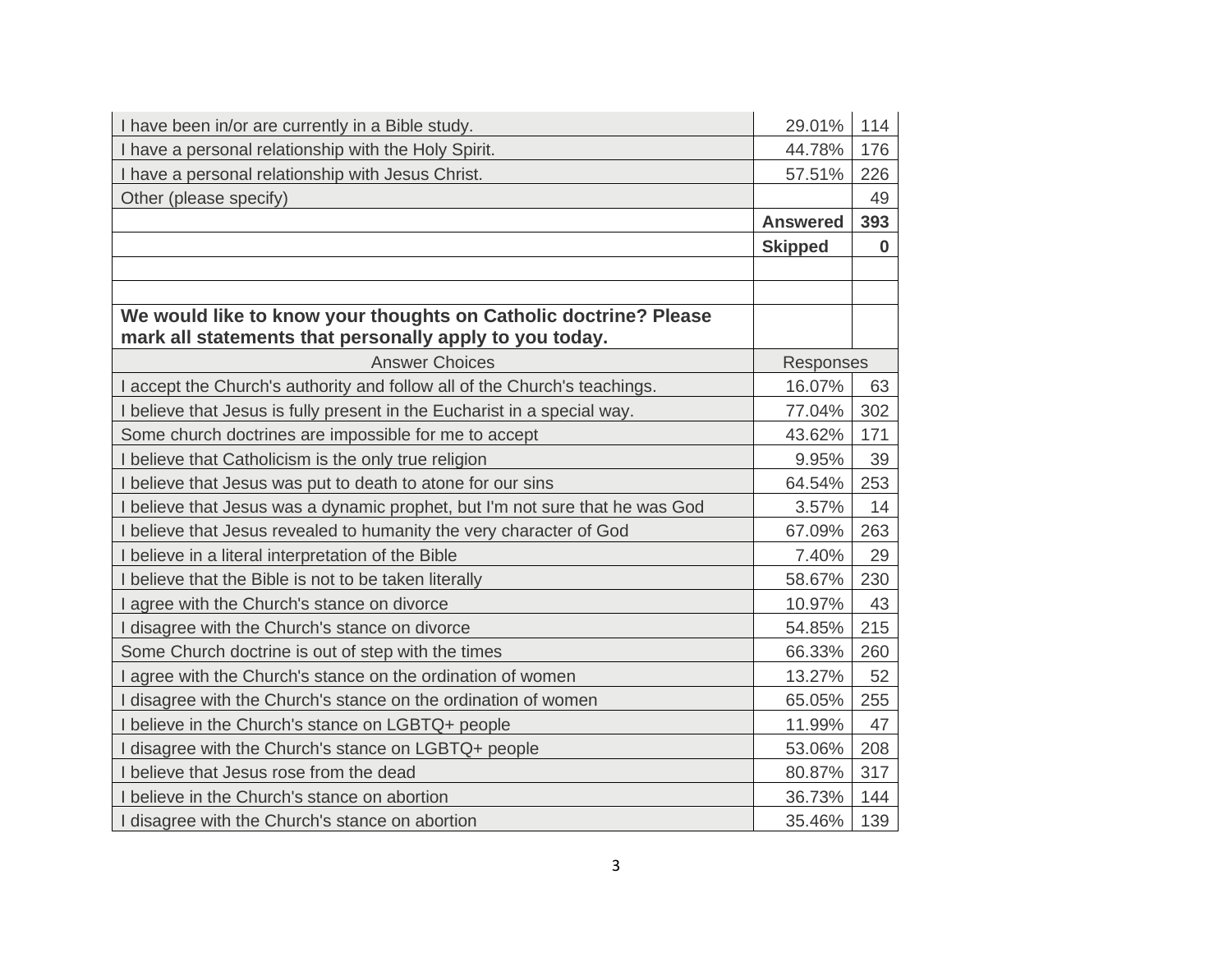| I believe in an afterlife                                                                                                           | 81.38%          | 319 |
|-------------------------------------------------------------------------------------------------------------------------------------|-----------------|-----|
| Patriarchy is an important church tradition and should remain so                                                                    | 8.93%           | 35  |
| The patriarchal structure of the Church must change in order for the Church to                                                      |                 |     |
| grow                                                                                                                                | 63.01%          | 247 |
| I believe in the Church's stance on birth control                                                                                   | 9.18%           | 36  |
| disagree with the Church's stance on birth control                                                                                  | 67.35%          | 264 |
| I believe that the Church is capable of change                                                                                      | 70.41%          | 276 |
| I'm not sure there is an afterlife                                                                                                  | 4.59%           | 18  |
| I don't believe in a God who would require God's own Son to suffer and die in<br>order to forgive the human race its sins           | 5.61%           | 22  |
| I believe everything we recite in the Creed                                                                                         | 52.81%          | 207 |
| I believe in the Church's stance on euthanasia                                                                                      | 31.12%          | 122 |
| I disagree with the Church's stand on euthanasia                                                                                    | 22.45%          | 88  |
| Other (please specify)                                                                                                              |                 | 38  |
|                                                                                                                                     | <b>Answered</b> | 392 |
|                                                                                                                                     |                 |     |
|                                                                                                                                     | <b>Skipped</b>  | 1   |
|                                                                                                                                     |                 |     |
| We would like to understand your experience of Holy Family Parish,                                                                  |                 |     |
| South Pasadena. Please mark all responses that apply to you today.                                                                  |                 |     |
| <b>Answer Choices</b>                                                                                                               | Responses       |     |
| I am not associated with Holy Family church(If you check this box please move on<br>to question 5)                                  | 19.59%          | 76  |
| The parish gives me tools that support the practice of my faith at home                                                             | 47.94%          | 186 |
| I feel isolated and alone when I attend mass                                                                                        | 3.35%           | 13  |
| The parish school is my source of connection and community life                                                                     | 8.76%           | 34  |
| am aware of the opportunities for community service offered by the parish                                                           | 62.37%          | 242 |
| am aware of the opportunities for group prayer and meditation offered by the                                                        |                 |     |
| parish                                                                                                                              | 55.15%          | 214 |
| I know the names of all the priests at the parish<br>For me, the parish is a convenient place to attend mass, I don't need it to be | 52.06%          | 202 |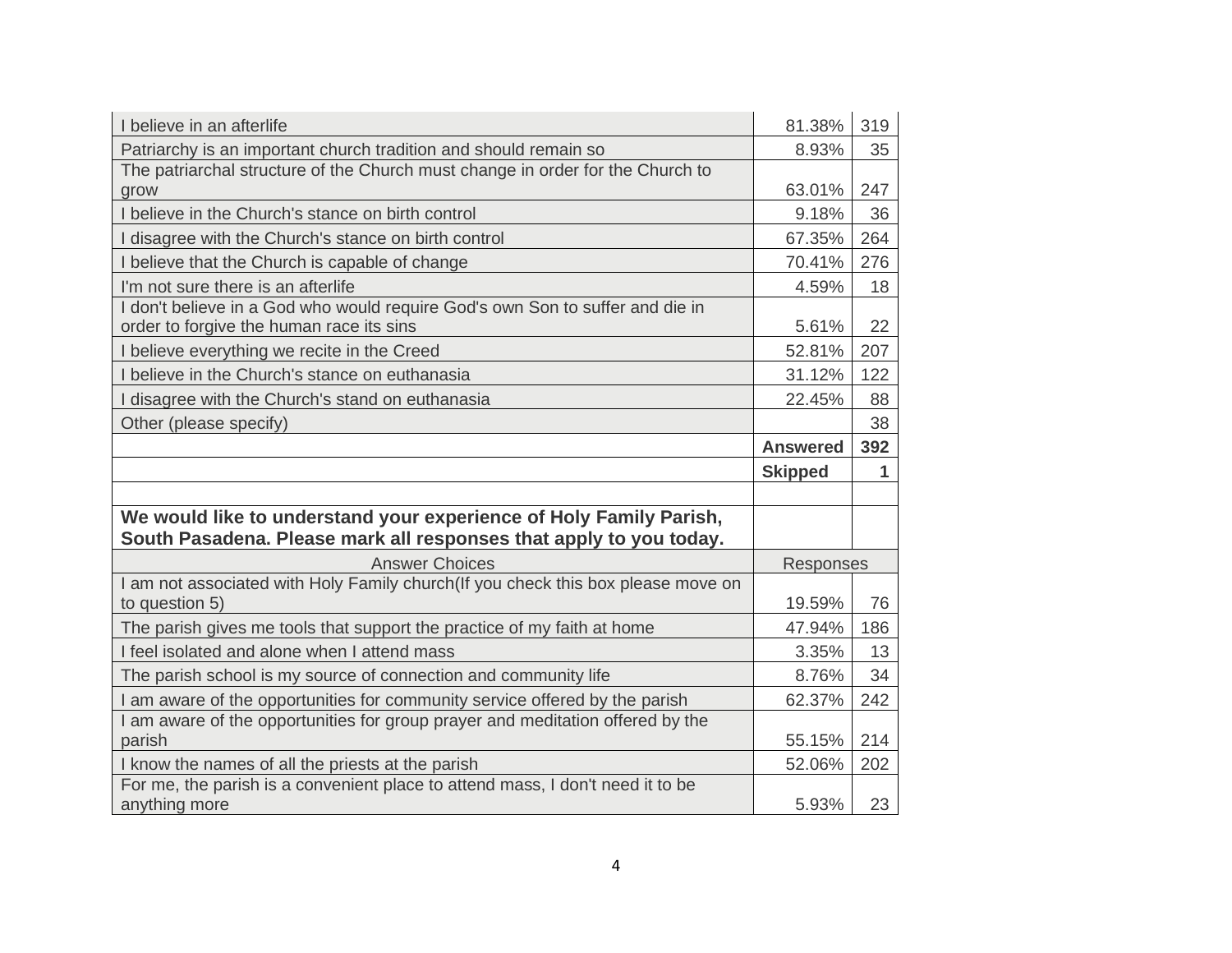| I find the homilies help me understand the readings and their significance to my |                 |     |
|----------------------------------------------------------------------------------|-----------------|-----|
| life                                                                             | 54.90%          | 213 |
| I don't find the parish to be very welcoming                                     | 5.41%           | 21  |
| I would like to serve more actively in the parish but I don't know how to get    |                 |     |
| involved.                                                                        | 4.38%           | 17  |
| I support the parish financially                                                 | 53.87%          | 209 |
| Music enhances my Mass experience.                                               | 62.89%          | 244 |
| Music distracts from my Mass experience.                                         | 2.06%           | 8   |
| I attend Mass at different parishes                                              | 27.06%          | 105 |
| I find the parish a warm and welcoming place                                     | 55.15%          | 214 |
| Other (please specify)                                                           |                 | 55  |
|                                                                                  | <b>Answered</b> | 388 |
|                                                                                  | <b>Skipped</b>  | 5   |

| If you were having lunch with the Pope, what would you want to talk with him about?                                                                                                                                                                                                                          |
|--------------------------------------------------------------------------------------------------------------------------------------------------------------------------------------------------------------------------------------------------------------------------------------------------------------|
| <b>Responses</b>                                                                                                                                                                                                                                                                                             |
| His life, his outlook, his philosophy, his opinion/feelings about marriage and relationships.                                                                                                                                                                                                                |
| His upbringing in Argentina.                                                                                                                                                                                                                                                                                 |
| Why gays cannot be married, baptized or welcome in church                                                                                                                                                                                                                                                    |
| Admitting women in more roles                                                                                                                                                                                                                                                                                |
| The poor leadership of the US Catholic Church.                                                                                                                                                                                                                                                               |
| I would like to talk about how I can help make this world a better place to live.                                                                                                                                                                                                                            |
| Pope Francis was the first pope that my children felt understood the modern world and that they supported. I<br>would want to discuss how to continue the evolution of the church and what programs could assist the people in<br>dealing with a very complex and challenging world.                         |
| I would like to know why nuns, who have take a vow of loyalty to the Catholic Church, cannot practice Mass and<br>bless the Eucharist. How is a vow taken by a woman substantially different than one taken by a man? It's not<br>like it's been going all that well with the current patriarchal structure. |
|                                                                                                                                                                                                                                                                                                              |

The inclusion of women as deacons & the ordination of them to the priesthood. The ability & choice of priests to marry.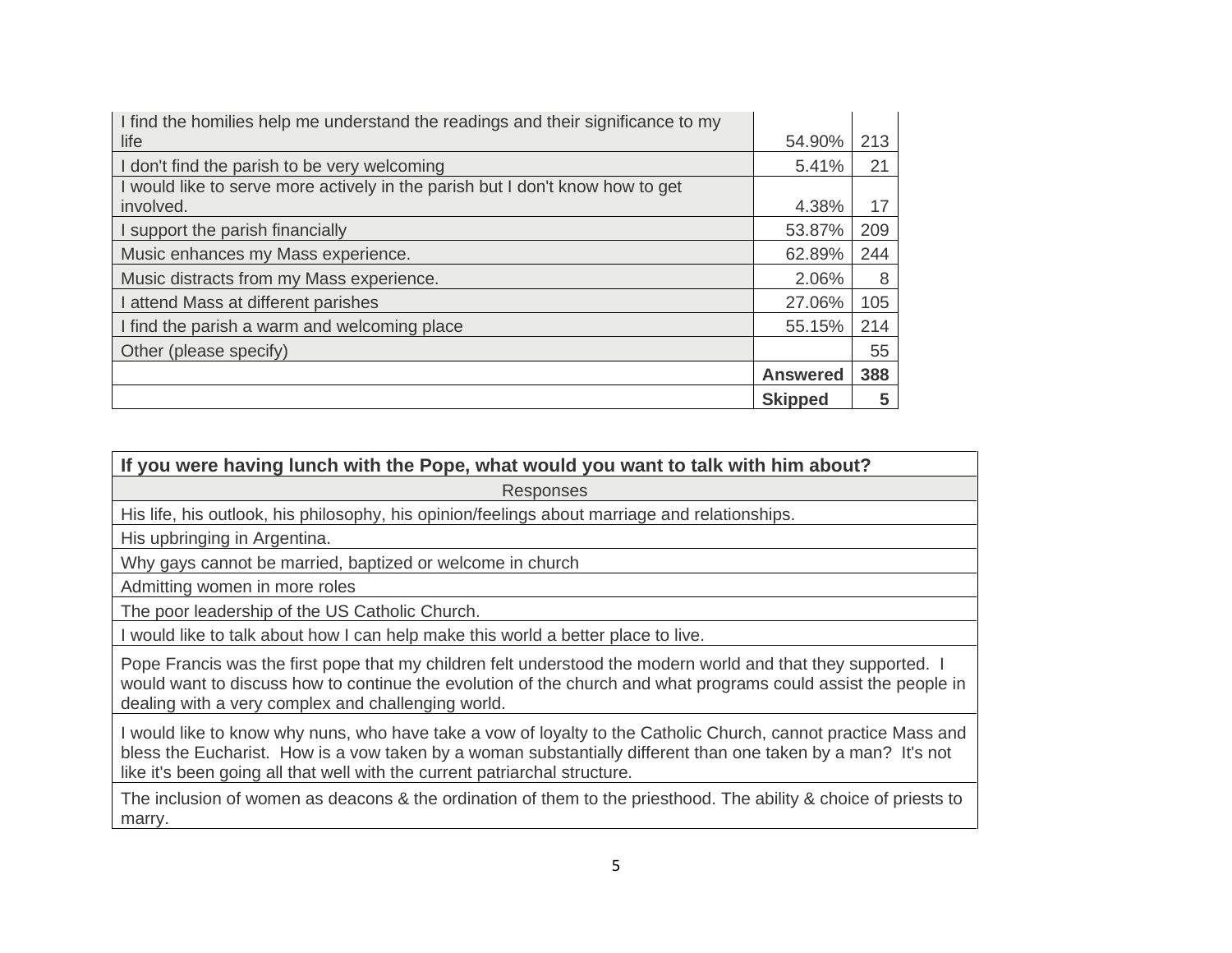Ordination of women ( more substantial roles for women in the church) gay rights, divorce, My question would be:

Our Catholic faith has been tested numerous times over history. Why are we choosing to suddenly relax our belief system regarding pre-marital sex, abortion, marriage simply because we need more parishioners? A great way to bring people back to the church and be more "of the times" is to eliminate lengthy announcements at mass and stick to a strict 1 hour - not a minute more- mass…. even 50 min with 10 min to socialize with parishioners would bring people back.

-Whatever he wants or needs to talk about.

-His most troubling concerns; what I can do to help him.

-What he loves most in his life; how he sees his work.

Climate change

Why are there no female priests? Does God not love all his creations equally? Why do we have princes in the Vatican? Why do we tell stories about Christ life and times?…

Regarding why the Church has strayed so much from the Bible's teachings and have become so liberal and political.

Women have the right to become deacons and priests. The Catholic Church is the biggest discriminator against women. God will ask the Pope when he arrives in heaven why so many people on earth weren't able to receive the sacraments and attend mass. The Pope will tell him because of the shortage of priests and God will respond "Oh, the good old boy's club"

The increase role of women in the hierarchical structure of the church

a woman pope,women cardinals, women priests

How to improve the number of new vocations and the possibility of priests being married.

Jesus, holy spirit, God

Letting priests marry.

When will the Pope be a female?

How I could be a better person.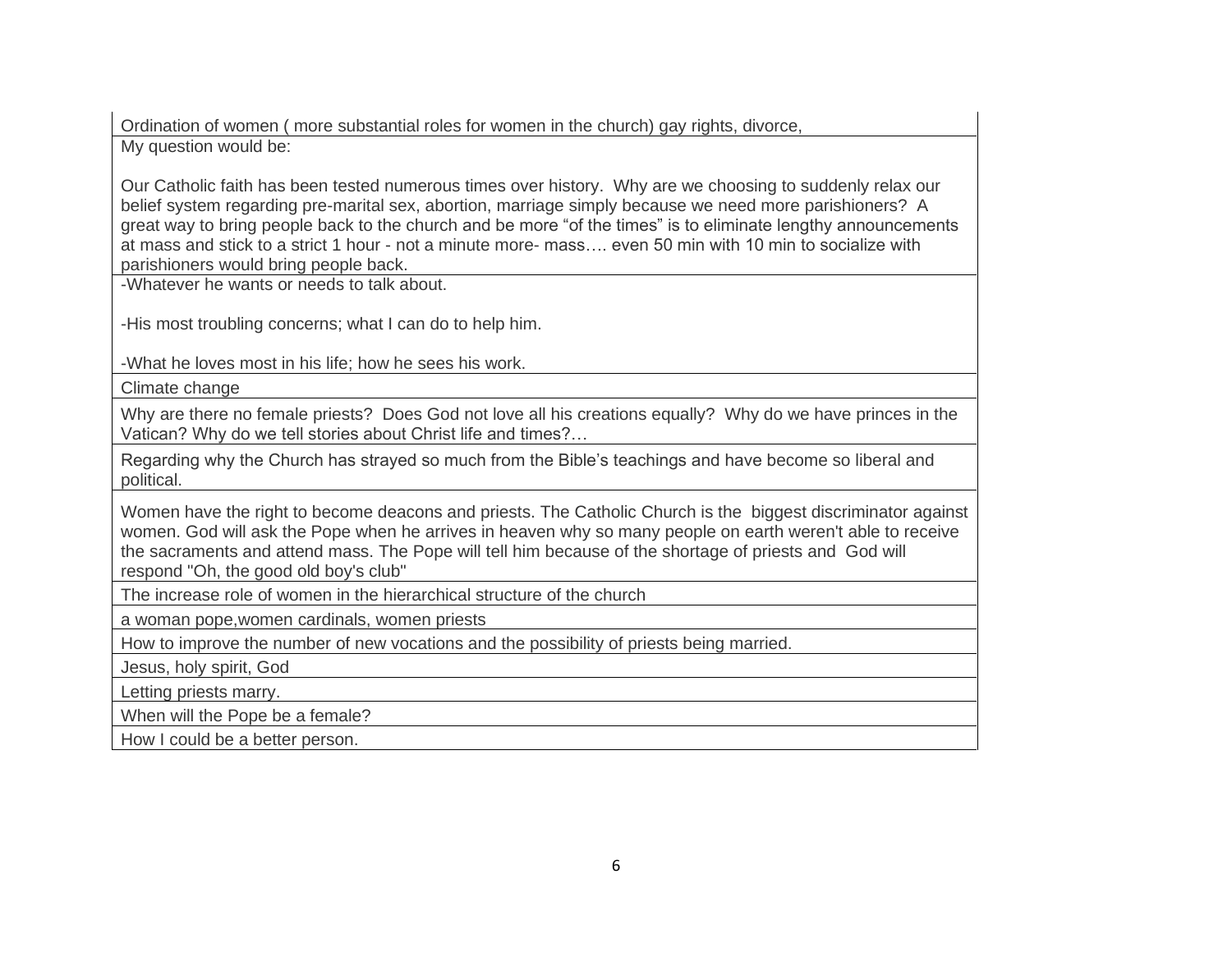As we began our meal, I would want to pray with the Pope. At lunch, we would laugh a lot, exchange favorite books we were reading. We would talk about the role of the laity. Birth control. Welcome and LGBTQ community (not my personal community—but I feel a loss when there is alienation of any brothers or sisters in faith) and we would talk about which doctrines are over emphasized at the detriment of growing and nurturing the true Body of Christ. We would talk about Women Diaconate. Shared Communion with other Christians. We would talk about the formation of discipleship in the 21st Century and our youth. We would brainstorm ways to keep youth searching—not teaching them dogma—teaching them the ways of faith and then—much, much later—showing those on the journey what the passion requires of each of us. I would ask the Pope if we could keep in touch. And, I would ask him what I could do for him. And, indicate that I would love to participate in the upcoming Synod on Synodality…don't just have the Bishops talking this over. Finally, I would ask the Pope to encourage all faithful to really study the Vatican II documents to see how our parishes are living this call! I would ask the Pope to bless and pray over me. Then, I would ask the Pope if I could pray over him. And, I know he would say "Yes" to both. It would be a long afternoon—and Lord knows…it could just flow into a dinner too! Did I say we would laugh?

Looking forward to receiving my luncheon invitation!

What his mother was like

the afterlife

How Jesus would respond as a human being during current times!

Advancing the role of women in the church and priesthood.

Women becoming priest and/or priests being allowed to marry

Priesthood

About sharing the good news of Jesus Christ with the world, about Christian unity.

I would like to talk to him about how our parish has evolved and is a progressive parish and how when other people discuss religion or how they disagree with the catholic church, I feel happy to say not all parishes are the way they view them. I love that our parish says "they are happy and welcoming of the presence of all who attend their mass no matter what religion or what their beliefs are. Accepting in all manners and I think that the Catholic church should be that way overall. I would like to discuss how I enjoyed that we had a female parish director and how her voice and views enhanced our parish overall. I was at first apprehensive but grew to enjoy Cambria's welcoming spirit and how she made me feel like getting more involved in parish activities.

We need to ordain women as deacons and priests.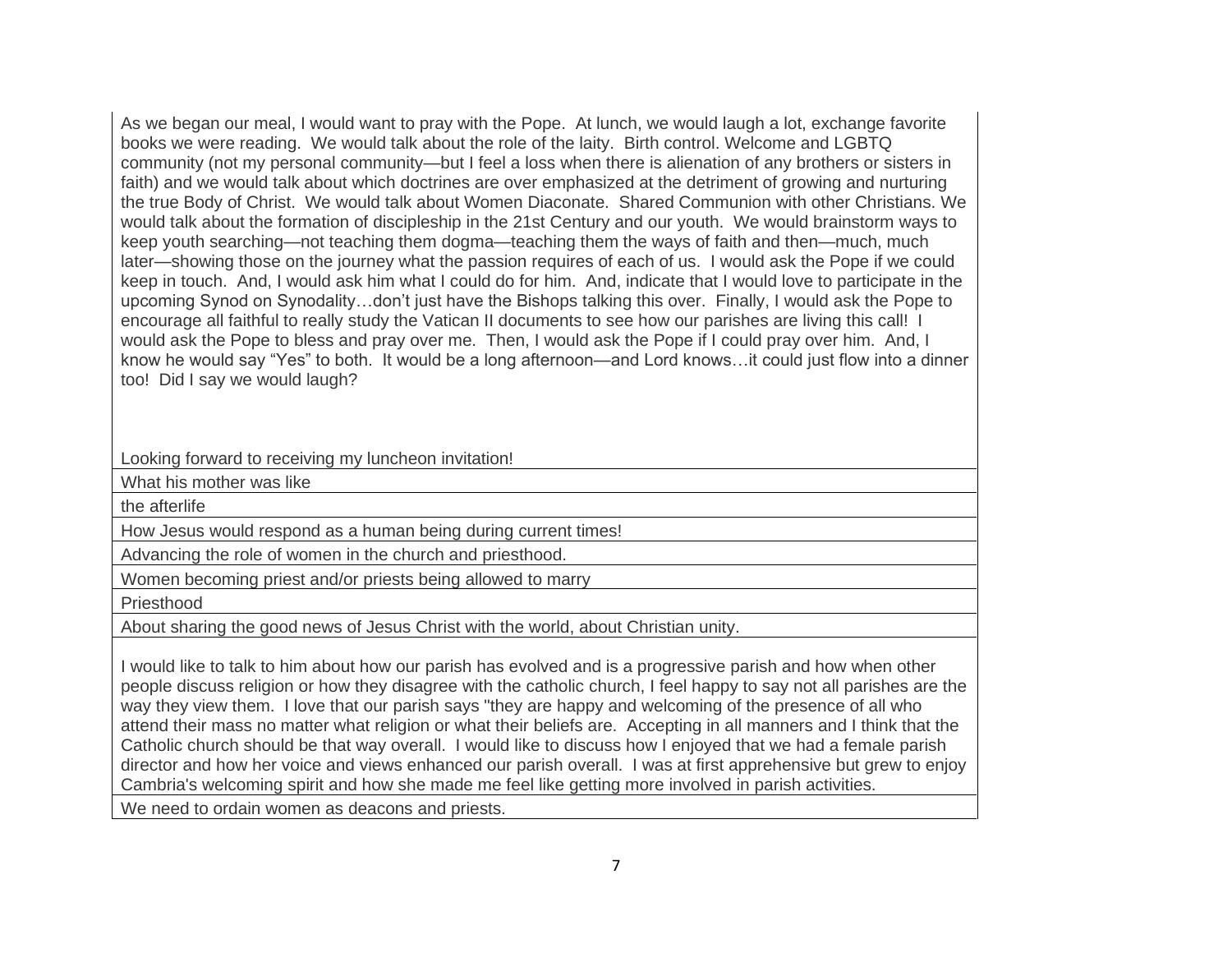I would suggest that the language of the community be utilized at Mass, including music, instead of Latin. The language of the community is more welcoming.

Why has the church been and continues to be so cruel to women??

How does he rest and relax

What suggestions he may have to encourage my grown children to return to Catholicism.

That there is no hell to go to when we die. If hell exists, it is here in the physical world. The body dies but the soul does not. We are more spiritual than physical. The problems in the world are because most people look outside of themselves for answers when they should look within. I believe that trust in God is more important and any belief or "article of faith." We will be lead in the right direction if we would just listen. There would be so many things to talk to the Pope about.

Ordination of women

What characterizes a true call to the priesthood? Why are married men and all women excluded from this call?

I would like to talk to him about how the Church can be more of a force for positive change in the attitudes concerning the environment worldwide. I would also like to discuss a comparison of the US Church and the French

Church.

I would like to thank him for being a slight progressive and doing a good job.

I want him to know how hurtful it was to belong to the church that had abusive priests and that the hierarchy failed to hold those abusive priests accountable for their actions and that not enough was done to help the victims. The pain was unbearable and that almost made Catholics want to deny publicly that we are Catholics.

I would ask the Holy Father about his faith in us. I would ask if he had aspirations to become our Holy Father or simply to have God work through him for the good of all of God's children. Maybe an anecdote or two for levity.

His ideas of reaching the younger community (young adults ) and those individuals who want to belong but because of doctrine can not be a part of the catholic community. Then on lighter note would ask him about music and his favorite songwriter/ musicians.

Many American Indians are waiting for a "True Apology " from Pope Francis to apologize for the conduct, enslavement, torture and Un-God-Like behavior of Kidnapping/Traumatizing of Children!

World affairs, social justice issues, position of women in the church

other religions and how best we can interact with them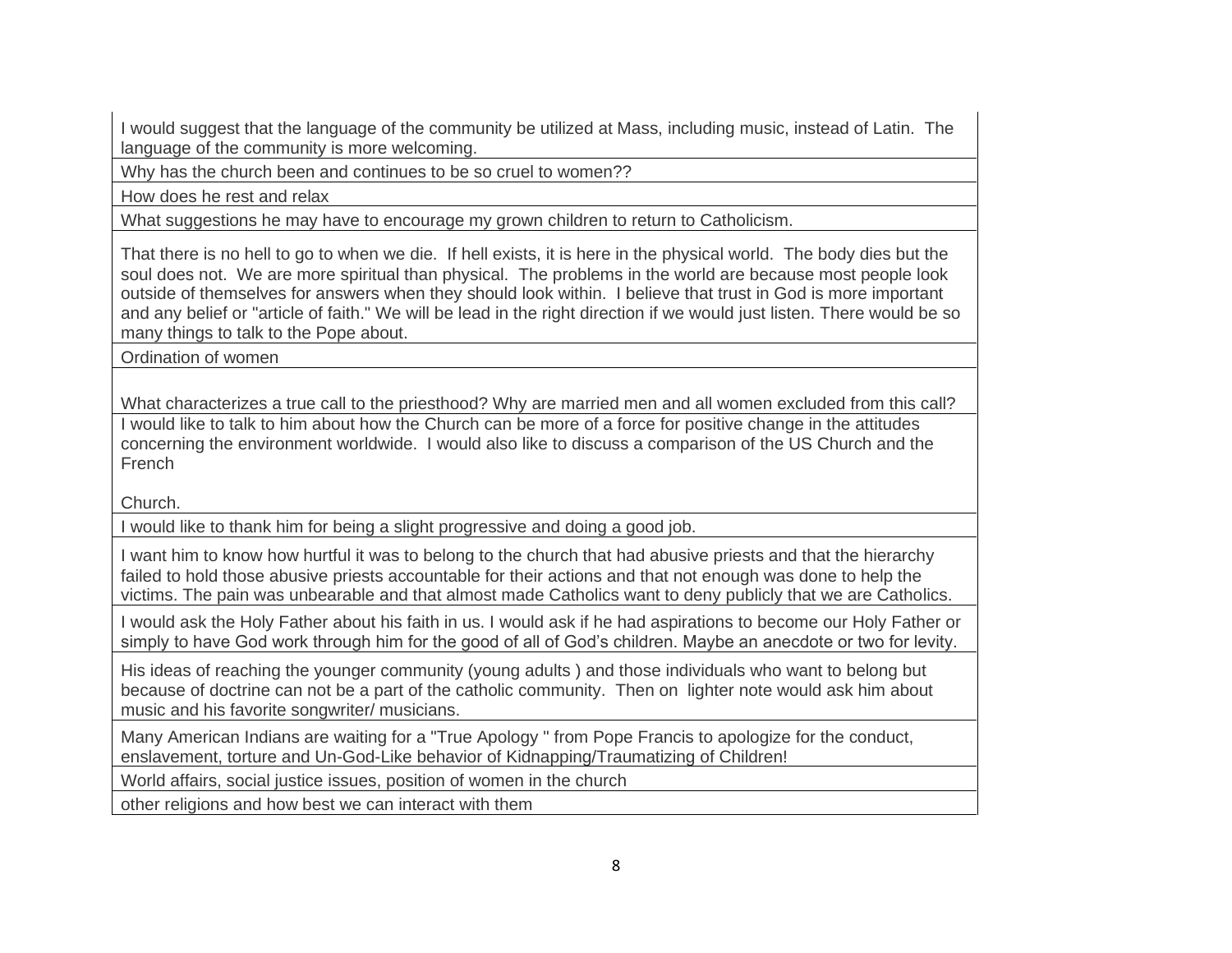In no particular order:

-Since I can't find in the Bible where Jesus spoke about the LBGT+ community, how can the Church preach Love when it is so unloving to them.

-Women priests.

-Contraception.

-The wealth of the worldwide Church and why it continues to have so much while so many go hungry & homeless instead of paying the legal fees of priests who are child predators.

Obviously I expect it to be a long lunch. :)

Our Jesuit mutuality

Would like to more about his life and his job as Pope

restoring women to the ordained diaconate

Women Deacons

Allowing priest to marry and find support in a partner, as well as the LGBTQ+ Community.

Allowing priests to marry as well as ordaining women.

I would thank him for his attempts to move the church forward.

I would love to talk about social justice globally. I would love to see how the church's message, its mission and how it needs to continue to evolve to address a younger audiance

Environmental stewardship, evangelizing the culture.

Gee, I don't know.

Humanity of the world and the fairness of various cultures

Acceptance of remarriage after divorce without annulment that is costly to the underserved; acceptance of homosexually;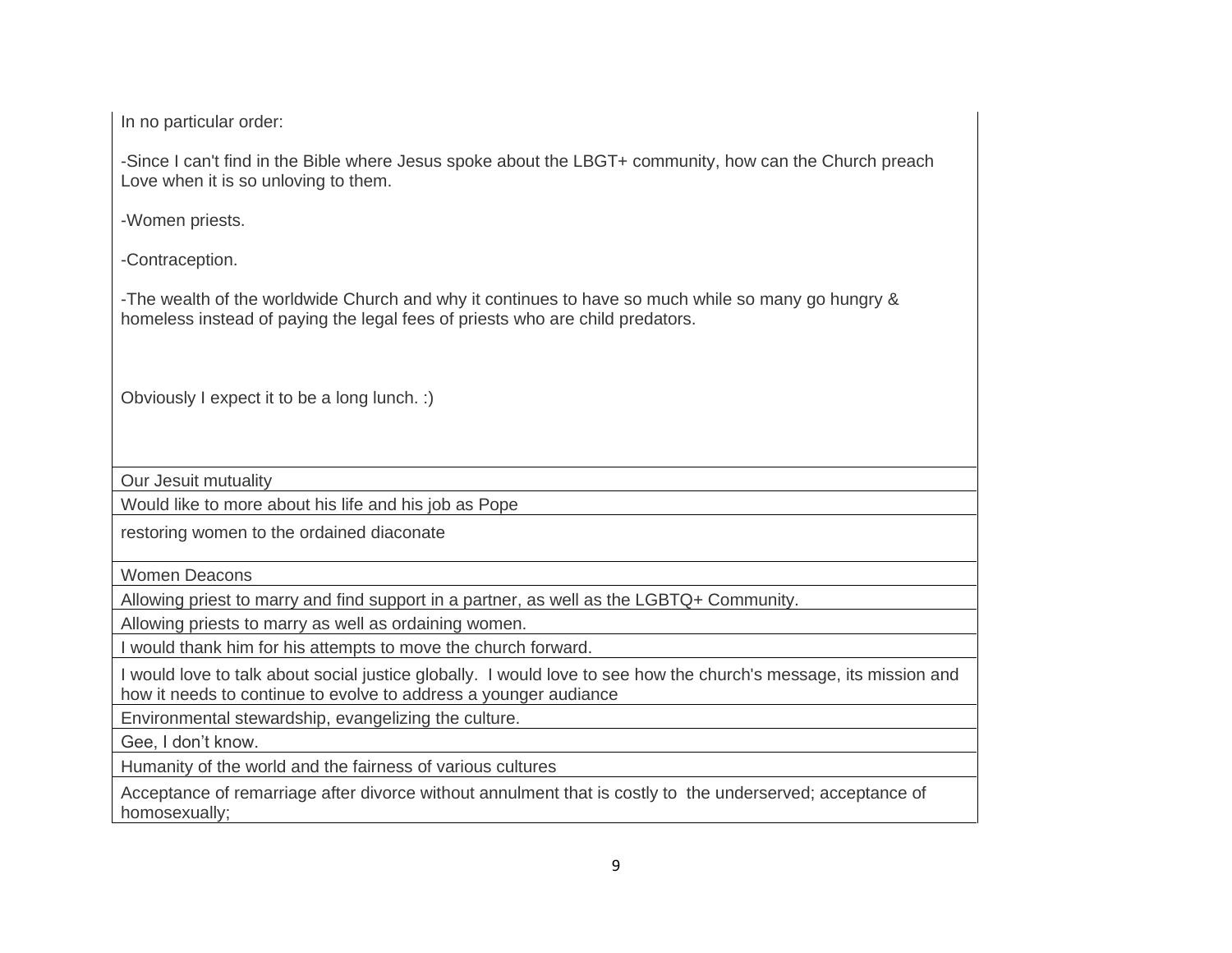I would simply love his blessing.

I stream Mass from home during the week & was sad when music was eliminated from daily Masses. Music is prayer. I miss it so much. It always made me happy hearing the versus of the church. Music is good for the heart. Please return Music to the daily Mass. Thank You. Thank you for your time.

Allowing women to be ordained & serve more fully in the church. Continuing to eliminate the enormous culture of entitlement & moral superiority in the central church authority based in Rome & throughout the world.

The issue of remarriage

Each parish needs to be inviting to the congregation and do things to involve them in the celebration of the eucharist

Reform in the Church

How to be a better pray-er

Why have I spent most of my life troubled by guilt over sexual feelings/behavior/sin over almost anything else?

I have trouble with atonement theology, so I would like to understand more - why would God create a human race that He knows ahead of time would defy Him, especially if that then required the death of His only Son. If God loves us so much, why is there Hell?

However, that would only be part of the conversation. I would like to talk about women in the Church - what happened to Mary Magadalene? Why did she disappear in history. How can women become more fully integrated into the Church

Also, how can we be even better witnesses of Jesus in this world,especially toward the poor?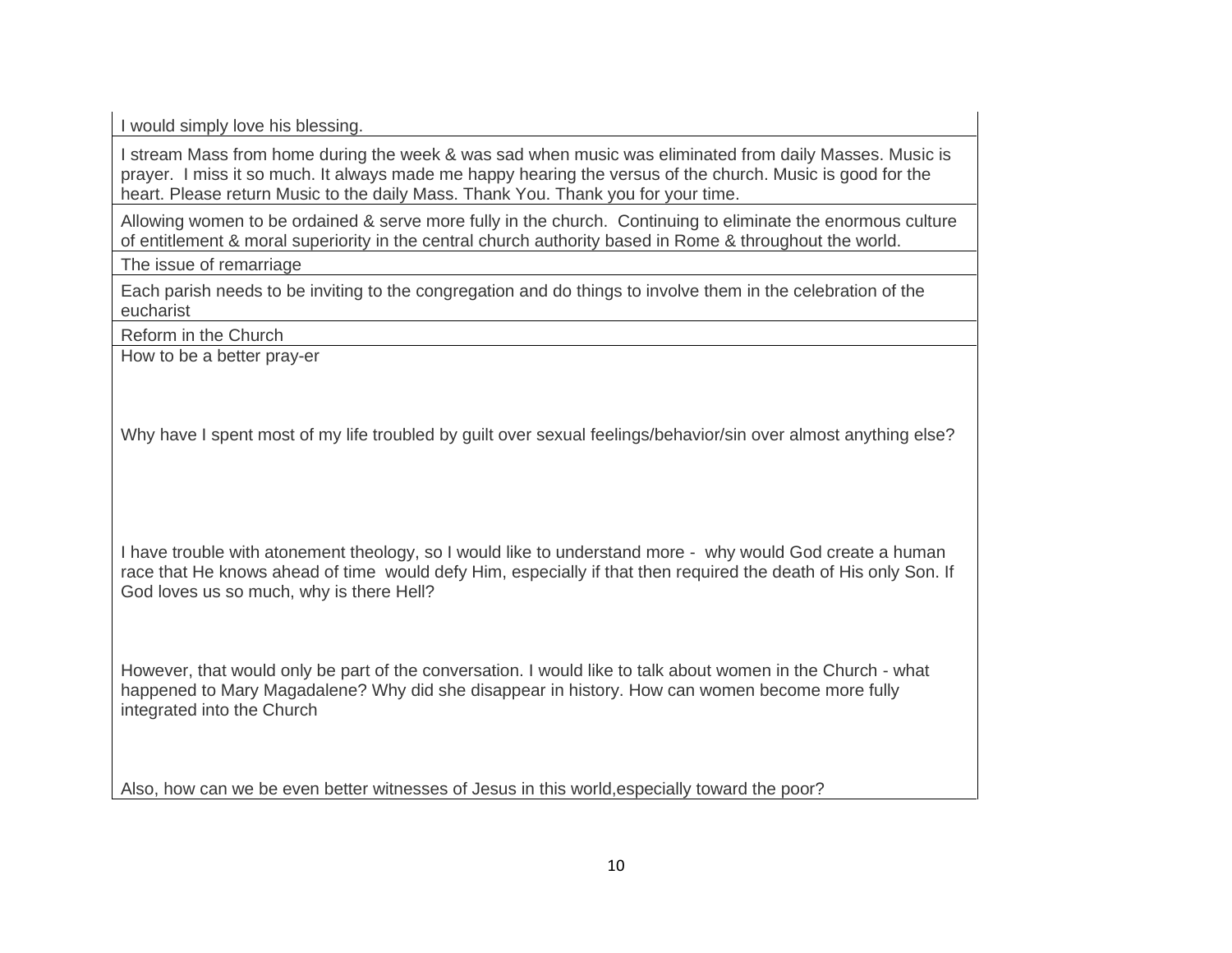His vision on how to bring youth back into the church. Look at our congregation. It is mostly older parishioners. The future of the church will need to change in order to sustain itself.

holy spirit

The future of the church and how we welcome traditionally marginalized groups while not watering down the faith.

Why do you think we are so divided within the Catholic Church today?

Women's ordination

Ordain women and allow priests to be married

The History of the Early Church. Gnostic. The Roman Empire's Influence on the Church Why the Chirch must take a leading role in Reparations for Colonial/Imperial Misdeeds.

I would start by thanking him for his strong advocacy for action to stop Climate Change. However, I believe the child sex abuse scandal can be traced to the rule that priest can only be celibate men. I believe the health and long term survival of the church depends on allowing priests to marry and women to become priests. These are man-made rules and they can be changed. The current situation creates too much temptation and attacks some people to the priesthood for the wrong reasons.

I would like to discuss with the Holy Father the ability for women to take leadership roles at the parish level, the concept of enabling clergy to be married as a concept to increase the clergy pool as well as further discourage males from joining the clergy as an opportunity to access adolescent males for sexual deviancy. I would also like to discuss ideas for realistic, supportable solutions to world hunger and homelessness.

Social justice issues. I would love to hear him speak about service to those in need

The Church's position on women in leadership, how we can accept married priests, and the church's stance on gay and lesbian adults.

I would talk the Pope about the ordination of women.

The integration of women as spiritual leaders of the church including the ordination of women as priests.

Many things. Allowing priests and nuns to marry. Full inclusion for gays. Confession.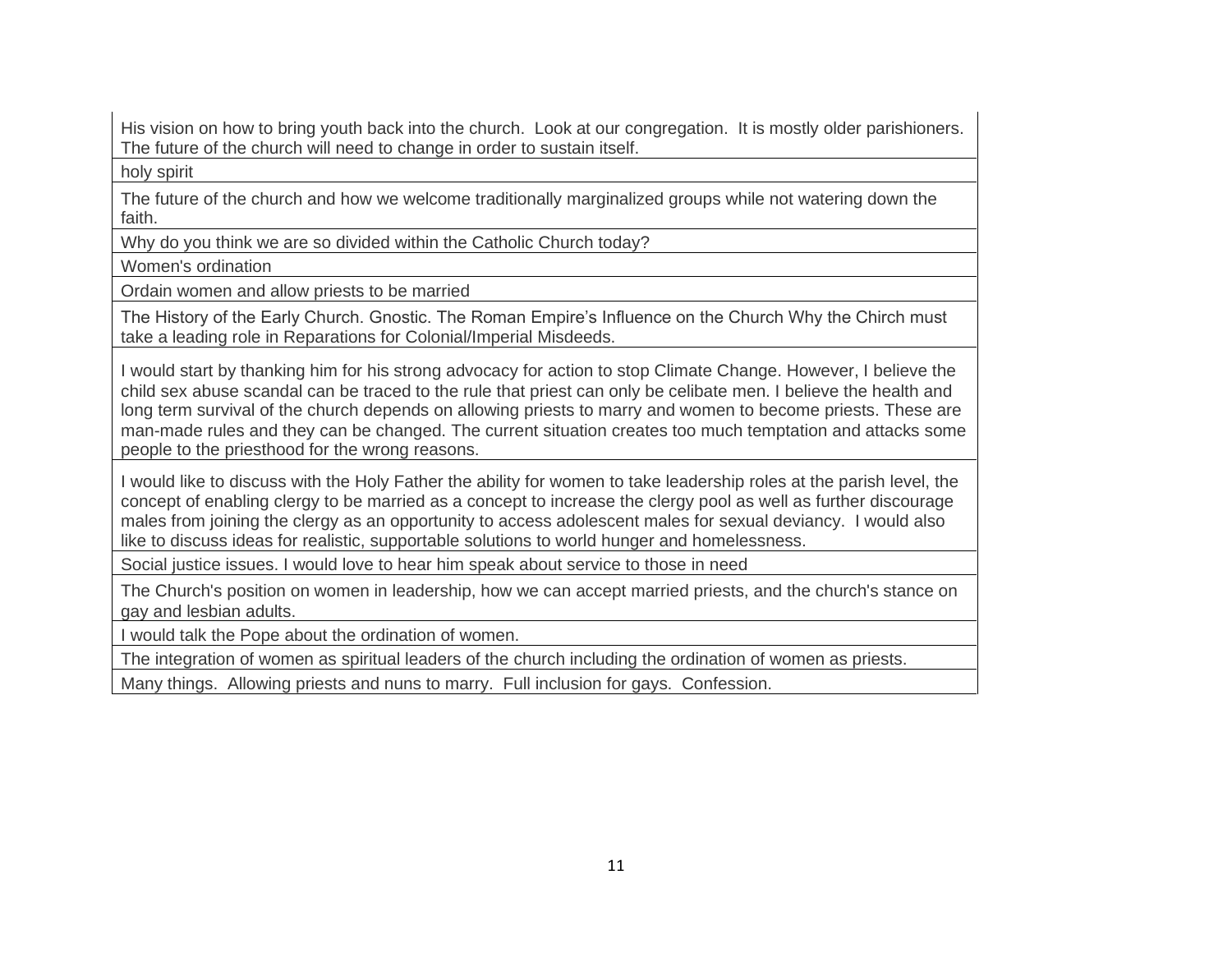I will always be a seeker because of leaving the church upon an extremely emotional bad encounter in the confessional shortly after I made my holy communion where the priest abused me, as a young child in mid-1960's verbally, emotionally and spiritually due to 3 months since my last confession! Being at an impressionable age this was extremely traumatizing for me and I never returned to the church until almost 50 years later as a result of my beloved Mom's passing. As a result of this horrible experience I have struggled with if the Holy Trinity does truly loves me even though I have confessed being away for so many decades. I struggle between my heart (don't feel the Lord's love) and mind (knowledge of forgiveness). So I am sitting on the fence with my faith, but my lost soul is seeking. So I would ask the Pope, "What path must I take or what must I do in order to have the deep faith you have been blessed with in becoming a Pope? Also, "Will I actually be reunited with my beloved parents upon my own passing?" I would like to believe with my heart and soul there is life after death.

Why he doesn't visit the United States enough? How does he keep his priests accountable? What is his plan for the youth of the world to keep the future of the church thriving?

Allowing priests to marry and women to be a part of the leadership of our church

Children are our future- protecting them, nourishing them, accepting and welcoming them, connecting with them. this is the key to strong community which then makes for a better society. Some parishes and other churches are getting it right. How we make sure they all are?

Women priest, birth control, divorce Catholics,

Putin's war with Ukraine

If i had the chance to have lunch with the pope I would like to talk to him about youth religious outreach. I think many young people are interested but they are intimidated by the way things are at church. Sometimes intimidating and with a large population of older people.

More clarity in his speeches

The suffering of humanity.

The churches stance that women cannot be ordained. I would like him to explain why the physical body of Jesus, especially his penis, became the most important in defining characteristic in terms of his essence. I have met so many women that actually are priestly in their every day lives that have been denied their role in our church. One became an Episcopalian priest and it is our great loss.

How he feels about the poor, especially poor women in South America.

I would thank him for the wonderful perspectives he gives and am pleased with the way he wants the church to support the downtrodden and to grow/ change while still keeping the Catholic Faith.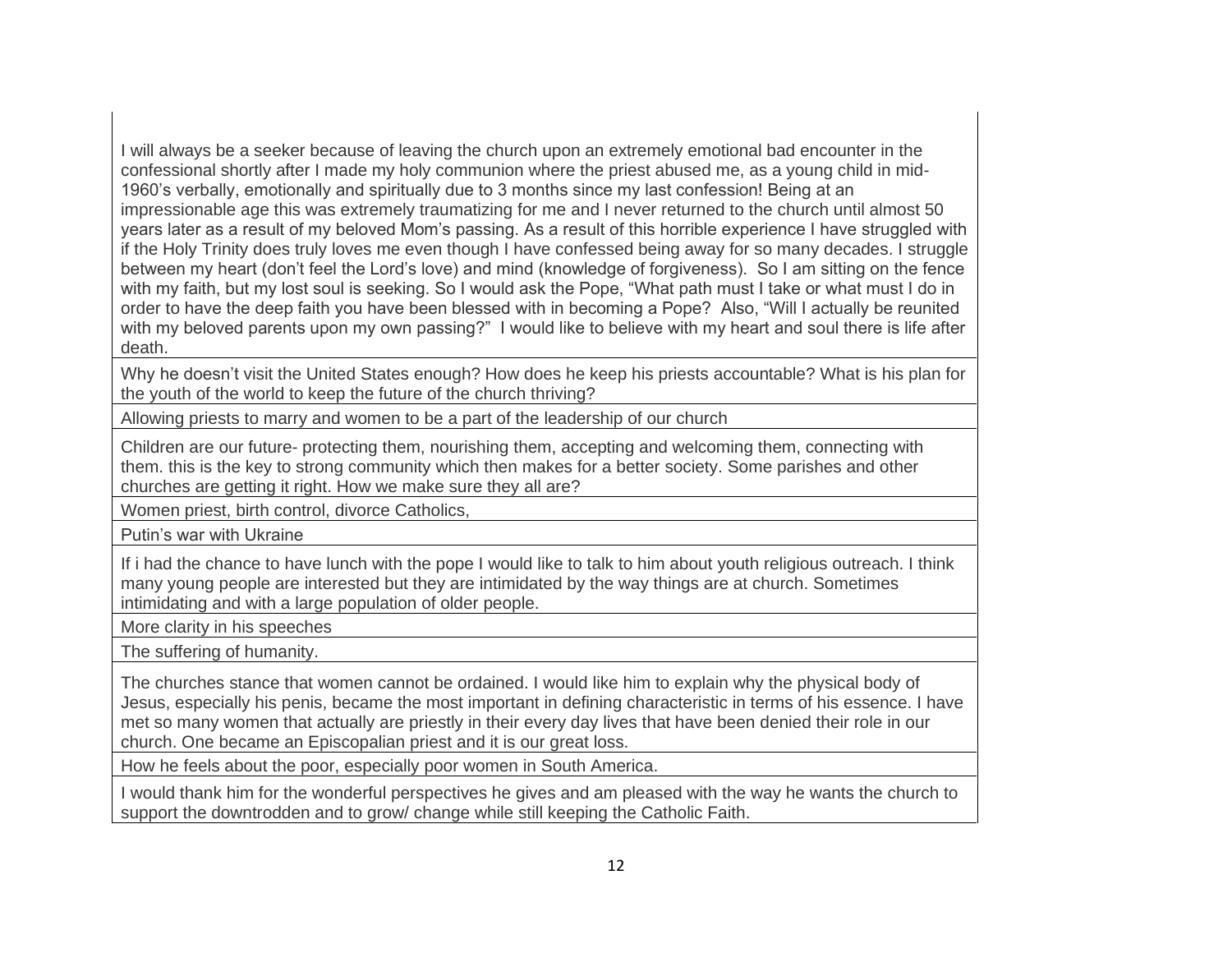The role of women in the Catholic Church and the lack of acceptance of LGTBQIA people in the Catholic Church.

God's acceptance of all people, LGBTQI, divorced, one's that feel they don't belong to the church because of abortion, sin, family troubles. Bringing Gods love for the outsiders and the dinners back into the church the way Jesus did.

The need to accept all people as equals and what that means for the ordination of women and the acceptance of LGBTQ people

For topics- just what is going on in the world today and how to best meet the needs of the moment when those needs are almost overwhelmingly great. When called to action, which action do you choose? But also I think it would be great to participate in reading and really critically engaging with some Biblical passages. Just would love to hear his thoughts on some hard to grapple with gospel.

I would like to discuss changing the church with the times and how to get more people believe in Catholicism

Where he sees the Church going, how he sees where vatican ii can still be implemented. Pray with him. and talk about prayer.

I would ask him why the Bishops have not implemented many aspects of Vatican II?

All of the amazing work and open minded conversations that have taken place at Holy Family... the changes related to the church over time and how we can embrace this to improve the future of the church to be more accepting/tolerant.

His life; the world's mental health crises; the future of the church

The Eucharist.

Moving the church away from the one pro-life issue (abortion) that has polarized the entire country and looking at a more integrated stance on pro-life (preferential option for the poor, racial justice, gender equality)

The Catholic Church needs to welcome the LGBQT community and not preach that they are sinners. The Catholic Church needs to attract young people and keep them involved in the church

How women can take a greater role in the church

How do we know if we are wrong in our interpretation of God's word and are we bad if we can't fully accept all teachings, how to explain how God can be all powerful and love us when there is such terrible suffering (free will and evil explains some but how to explain away that God created Satan and allows evil), some of the topics that I checked/didn't check but have doubts about but I'm also afraid to discuss them because then if I can't reconcile my beliefs I don't want to be bad or lose my religion

I would not have lunch with Pope Francis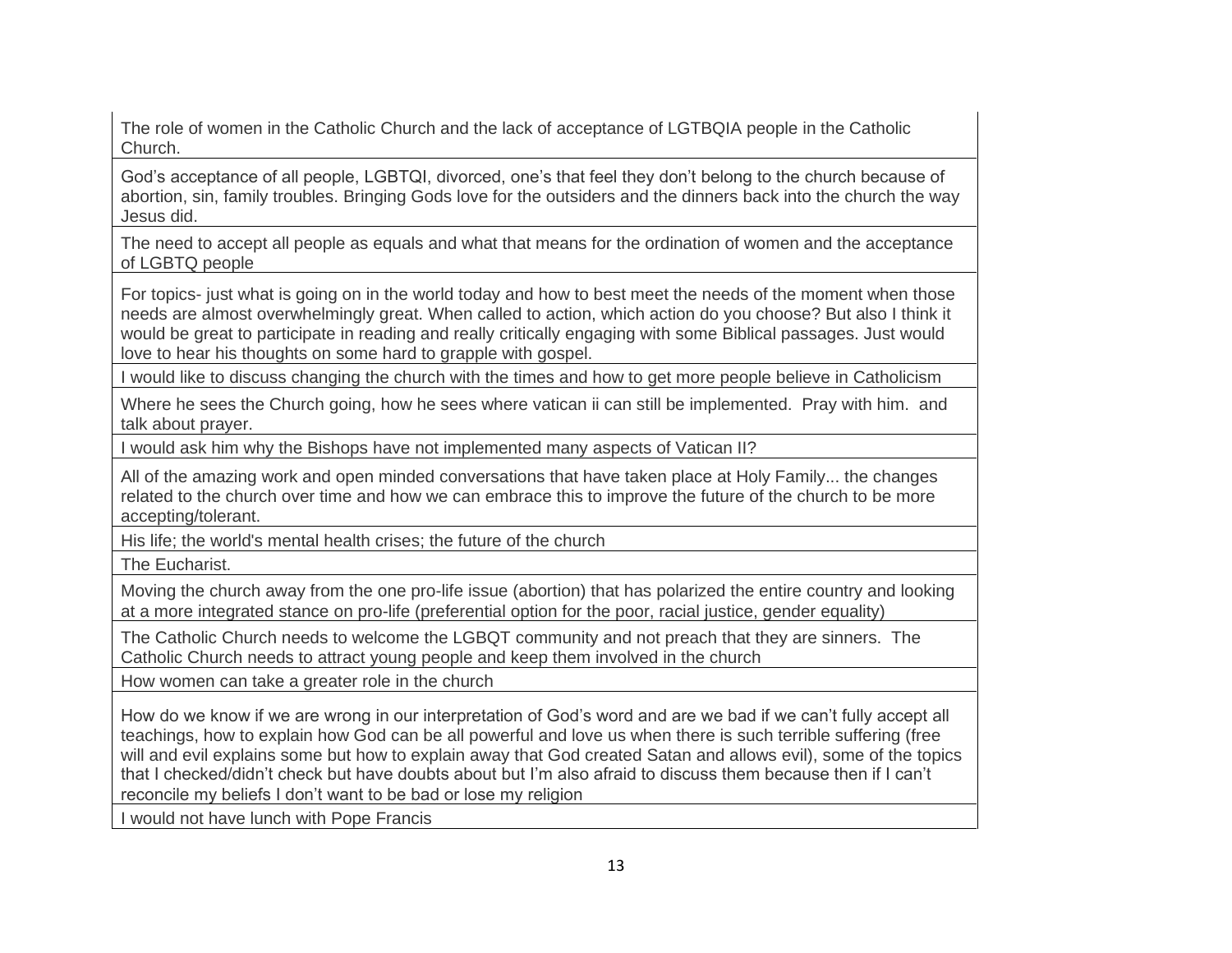Homelessness, why bad things happen to good people and why do we need to go to church when we can pray on our own

Current events

I would ask him about how to nourish myself and my kids in the faith.

Doctrines about LGBTQ+ people and ordination of women. I also would want to talk with him about having laity have a more active role in the church and not letting members of the Church leadership in the US support autocratic leaders who are not Christian in their life or values

Will I go to heaven?

The role of women and the laity versus what I view as the ongoing scandals of the US Catholic bishops

LGBTQ acceptance

the role of women in the church

Women should be allowed to be priests. No kissing of the hands. Some Cardinals/Bishops act too arrogant/superior (not what Jesus taught).

Thank him for being a symbol of love, tolerance, and acceptance instead of fire and brimstone. I am back now, but I drifted away from the Catholic Church for a while b/c the focus was on sin and guilt —and I felt worse after going to church, instead of feeling uplifted and hopeful like I do after mass at Holy Family.

I would focus on the importance of not judging others and of respecting the decisions that others make. I would also emphasize the importance of the separation of church and state and the potential problems associated with encouraging "one issue politics." This includes supporting people in public life who support the "Right to Life" movement and at the same time oppose the funding of needed services for all and supporting the death penalty.

About expanding the role of women in the church

Women's ordination. Cleaning house of hypocrites and males who think they are superior to women.

What country has the best football team?

What brought him to such a deep level of faith? Does he ever doubt his role or his religion? Are there personal beliefs of his own that are contrary to church doctrine?

How to incorporate the gospel into our ordinary lives

The love of God for everyone and Forgiveness.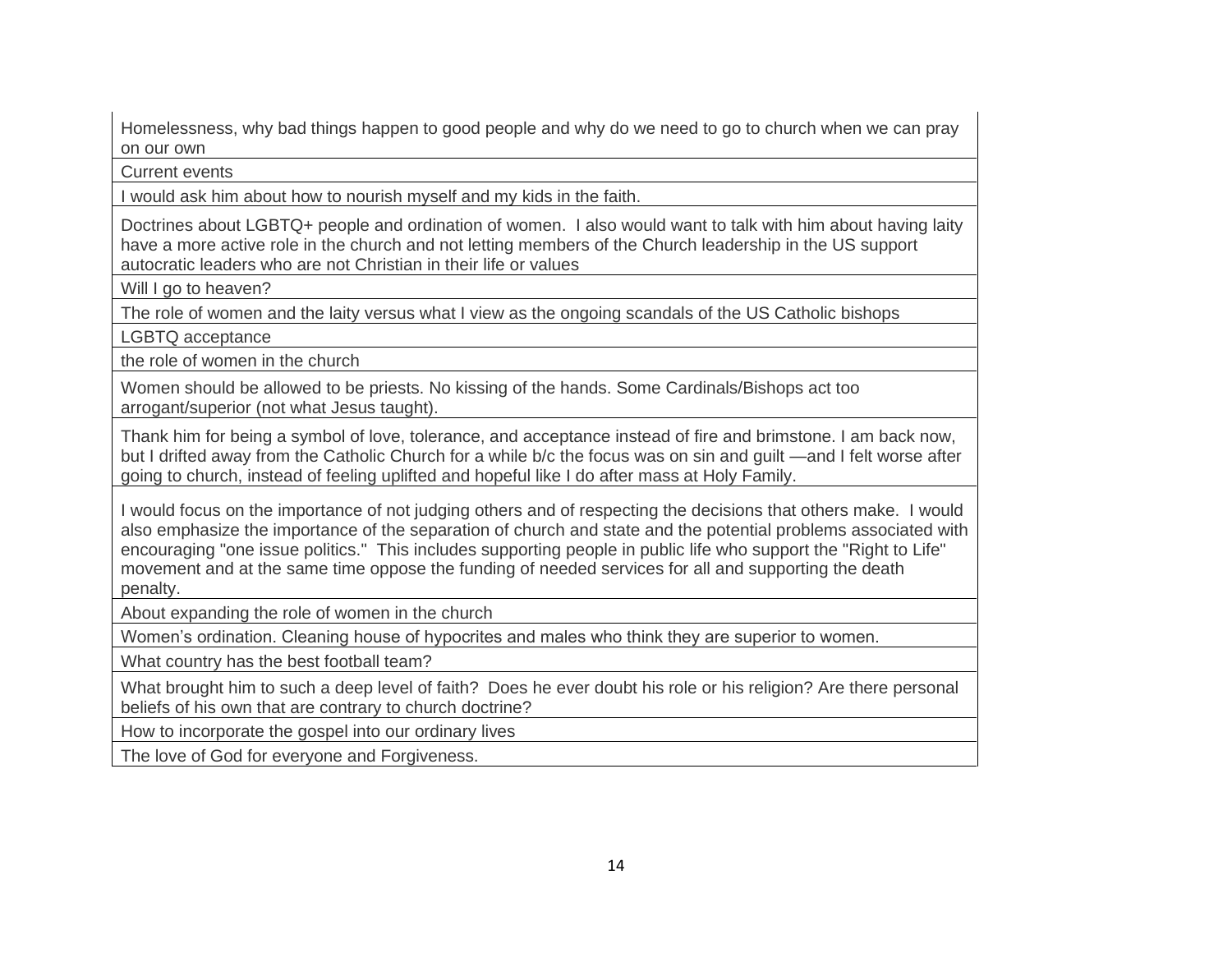I would address the issue of taking the word "men" out of the Creed. We can just say "us" and it works to include all peoples - male, female, transgender. The Church needs to grow with the times and not still divide men and women. Women have just as much stake in the Catholic faith as men if not more since they are many times the ones who will lead the children into the faith. I like the Holy family since there motto is "All Are Welcome" and I do believe - all our welcome there. This is what it is to be a part of humanity. We must be loving, compassionate, and kind to all members of humanity regardless of their lifestyle or opinions. Everyone is fighting their own battle agains the devil every day. We, as the family of God, should help to make those struggles a little easier each day rathet than contributing to the struggle.

Why the Catholic Church will not take a harder stance on those who protected sexually abusing priests? Why the Catholic Church cannot accept Gay people? Why not let married men be priests?

Kinship and forgiveness

Birth control and gay rights

Increasing womens roles in the church. Priest- as there were when the church first started.

The black Catholic experience within the Catholic church

How does he handle the inflexibility of the church hierarchy. When will women be allowed to be priests and deacons.

The roots of the divisions in the Catholic Church and recommendations for reaching out to people who are disenfranchised or angry with the church.

How do I raise my son in a religion that I have such misgivings about. While I try to follow the Church's doctrine, so much is out of step with some of my core beliefs and it's hard to support an organization that covered up the sexual abuse of children.

Please stop focusing on climate change. I believe Pope should concern himself with saving peoples souls

I would like to speak with him about modernization of the Catholic Church

What I would need to do to become a better Catholic.

Why is the possibility of the church allowing the Priest to marry if they want?

Whether to continue dialogue with or cut relationships with people whose political stance is very different from yours and this affects how they treat immigrants/people different from them.

Changing Church position on birth control. It's detrimental to the poor and leads to more abortions and unwanted pregnancies.

Role of women in the church

How Jesus loves everyone and how that can be reflected down through the Church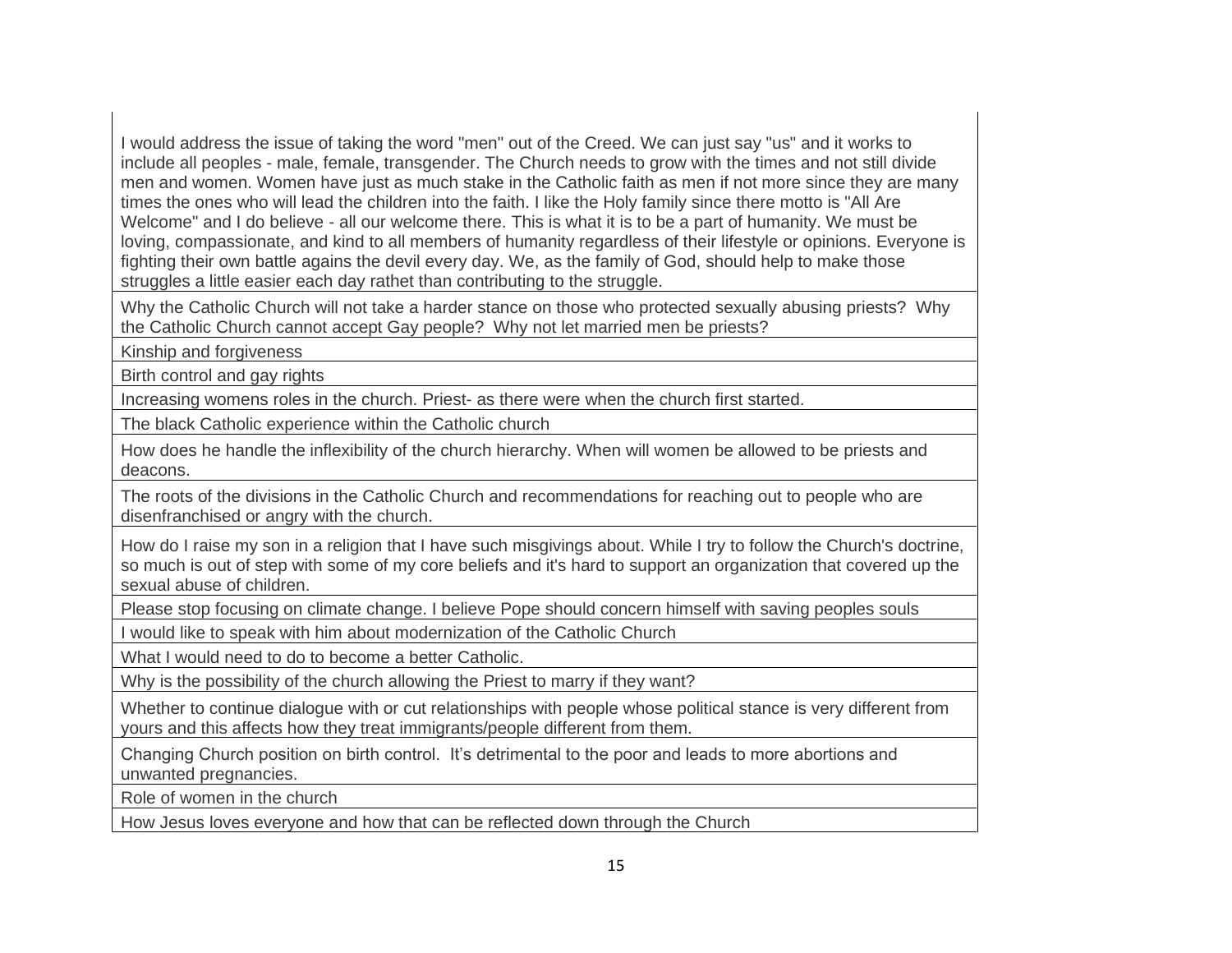Allowing married priests, Women priests, acceptance of divorce and of LGBTQ

Better serving the marginalized and less power to the heirarchy

Change for youth, making the church more relevant, such as divorce, birth control, abortion, sex abuse by the church, #1 issue is that priests need to marry

With all the health and safety issues we have been dealing with these past two years, I feel we will always have the virus but not as severe, I don't think I'd want to take the Cup any more. I am not alone. We can still share the Cup if we take the consecrated Host and dip into Cup. I miss not having the Cup.

I do not know

His experiences while working in Argentina and his plan for the future of the Church. I follow the Pope and truly support most if not all of his actions.

The distinction between politics and religion

What does he do for fun?

Birth control and gay people

Third world countries and world poverty

The importance of priests including woman and married people. Forgiveness including divorce

I would like to talk about the importance of funding Catholic schools to be a more dynamic place of learning and to give parish workers/school teachers a livable wage. I would also like to talk about the possibility of women ordination/deacons.

More Actively fighting abortion and declaring it during masses Abortion has has a stranglehold on people because of money and power from people who are emboldened thinking abortion is ok to do to get what you want out of life.

I have close members of my family who are in same sex marriages and find it sad that although they were raised as Catholics they are no longer feel welcome in the Catholic Church.

The sex abuse, the patriarchy, the stance on LGBTQ, the sudden rise in nationalism and the staunch catholic conservatism.

I would want to talk about how he uses his Jesuit ideals while serving as the Pope.

Ideas of how to engage young people & adults in the Catholic Church when they feel the religion is too strict. How can the church stay relevant but true to Catholic beliefs?

Increasing women's involvement in the church and allowing priests to be married.

How he thinks about the conservative American Bishops who align to anti-life causes and his responsibility to address.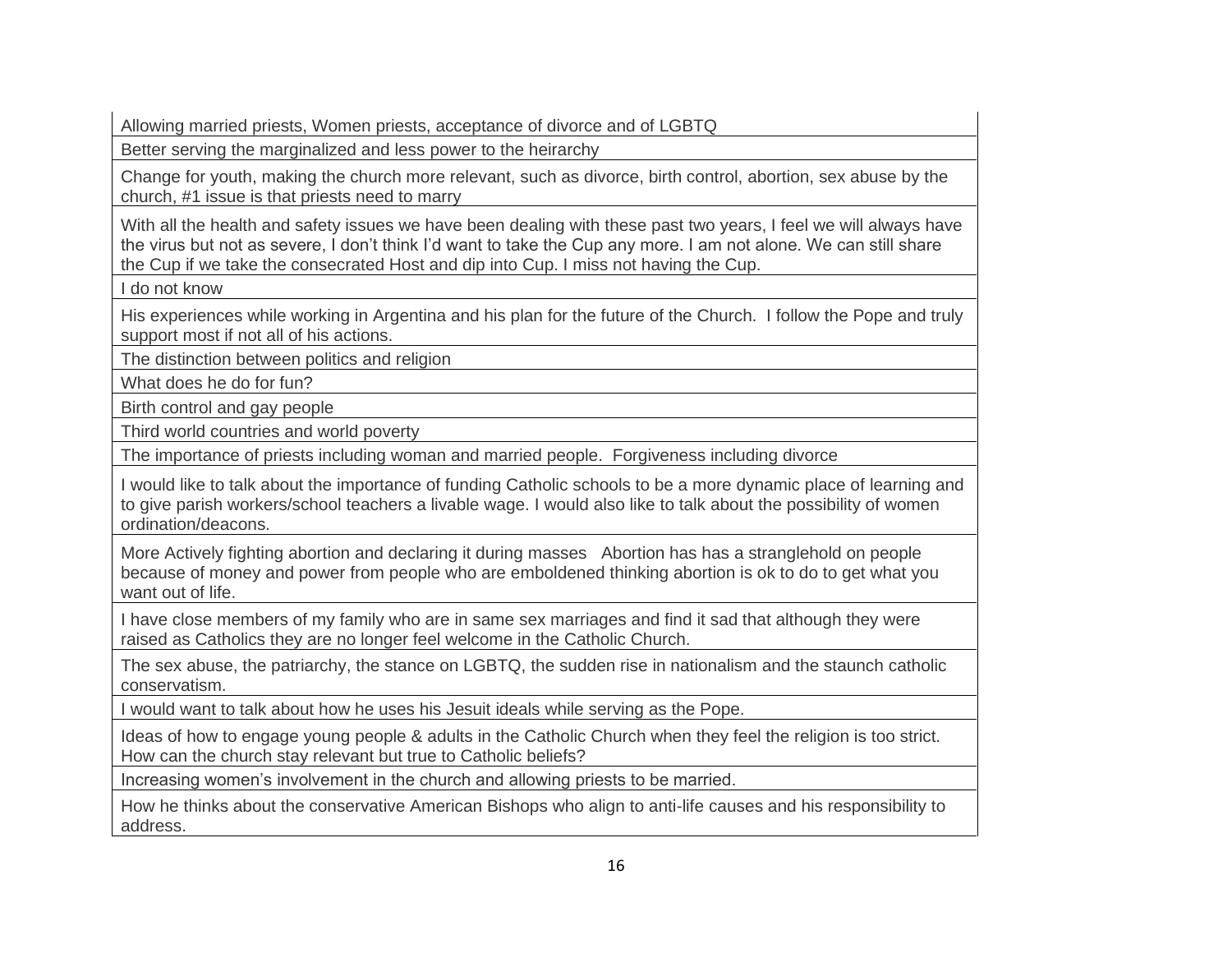World peace and the churches role.

The suicide of my grandson

Why there was a cover up during the scandals instead of being transparent. It hurt the church more when they were being hidden or moved around instead of turning them in for their criminal behavior

Love this question. Fund our schools and hospitals-they are our best outreach. Our youth is straying away from the church. The sexual identity "spectrum" virus is attacking them. They have no faith in the church because of the priest predators but mainly because of how the church handled it. The sexuality of the Holy Family is a hard sell, with everyone being celebate, which I believe- we need to make putting Gods will in our life at the center of our existence- this is hard especially for 20 year olds. Why not offer work -abroad payed missionary programs? Kids are lost and not connected because of Covid. Why not offer them a gap year payedmission? Pick people who can be understood to give homilies, who are engaging. Choose women to give homilies who resonate with young women and who can inspire a service-filled life. Emphasize the importance of the sacraments and spiritual connection. Offer prayer zooms? You are AWESOME, Holy Father, because you do channel Gods love. And thank you for your work on climate change, because that is also a powerful draw to our youth. Love you!!!

I would want to ask him why Catholics do not do more work with the bible and bible study in CCD

I appreciate his open mindedness and would like parishes/priests to have consistency how they share their teachings/preachings. Not all parishes are the same and parishioners leave based on this. Some are more open about current issues.

Discuss on god, peace, and afterlife

Listen to the public to make the Catholic church more instep with today's issues.

Why is the church SO afraid to tell people Gods' Law! Why is the church so wish washy and always trying to be politically correct when dealing with people.

I would ask him about God's role in suffering and how to share God's word without the effect of colonization.

Music and church

Peace

I would question why the church has a harsher stance on abortion and control of women's bodies than priests who abused nuns and children.

Allowing women to become priests

His life, experiences and how improbable it was that he would become Pope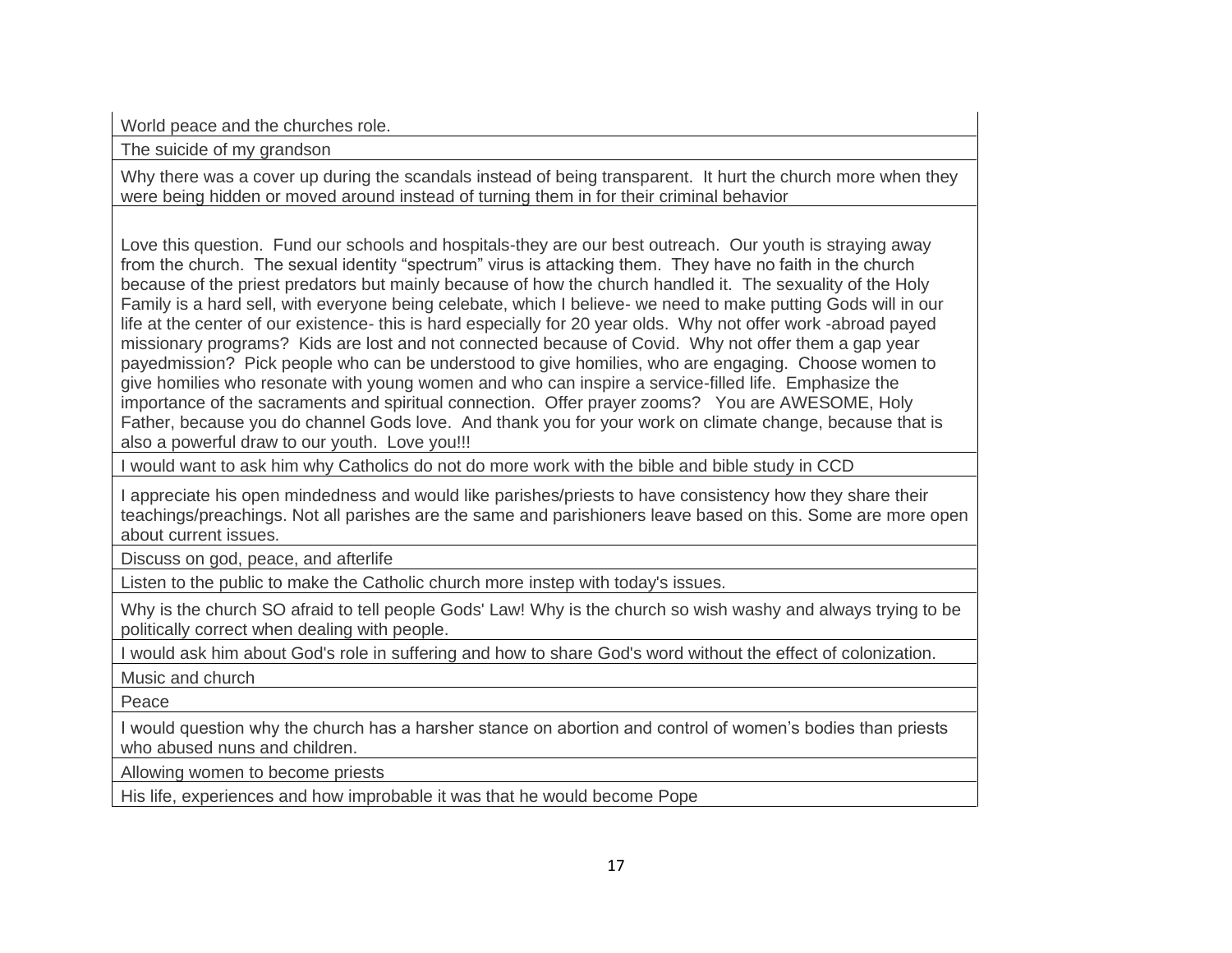Pope Francis is the ultimate apostle. I need his daily inspiration to be my best self. This is what the church really is and unfortunately fails to deliver. Is this an unrealistic standard for me to have?

How can we build "a poor Church, for the poor"?

The perils of emotivism and the need for an objective source of morality.

Reducing the patriarchal structure of the church.

Please help the faithful understand and practice their faith in a more complete manner: the Catholic schools and Universities need to teach the faith better and not apologize for it

I would like to understand why women cannot be priest in 2022, I understand that women were property in Jesus's time but even as a Jew He had great respect for women and I believe if Jesus were alive today he would allow them to be full disciples. It is very difficult to raise a girl as a catholic and tell her the church does not think she is good enough to be a priest. I also believe there is no biblical reason priests should not be allowed to be married. I believe if these two things were changed you would retain many more young adults and you would have more than enough priests

Bringing the young generation to the church.

Holy spirit

How he hears God.

Is the Church willing to look at its faults? We must recognize that, as humans, we are fallible. Can we change some of the Churches' dogma to accommodate those who wish to participate but are shunned by Church principles that are outdated?

Marriage, family, doctrines of the Catholic Church.

What it means to love God and how to do that in such an unequal world

As a mother, how can I grow and be a more faithful follower to "God the Father", "God the Son", and "God the Holy Spirit". I'd like to talk to him about Jesus Christ and the Blessed Marys suffering in the Passion and how better to unite ourself to HIS cross and suffering. I'd like to talk to him about the great commandment of Love and how best to see Jesus in everyone. I'd like to talk to him about the work the great Saints did on earth to better understand how to love the Holy Trinity more and while on earth work in ways to one day reach heaven.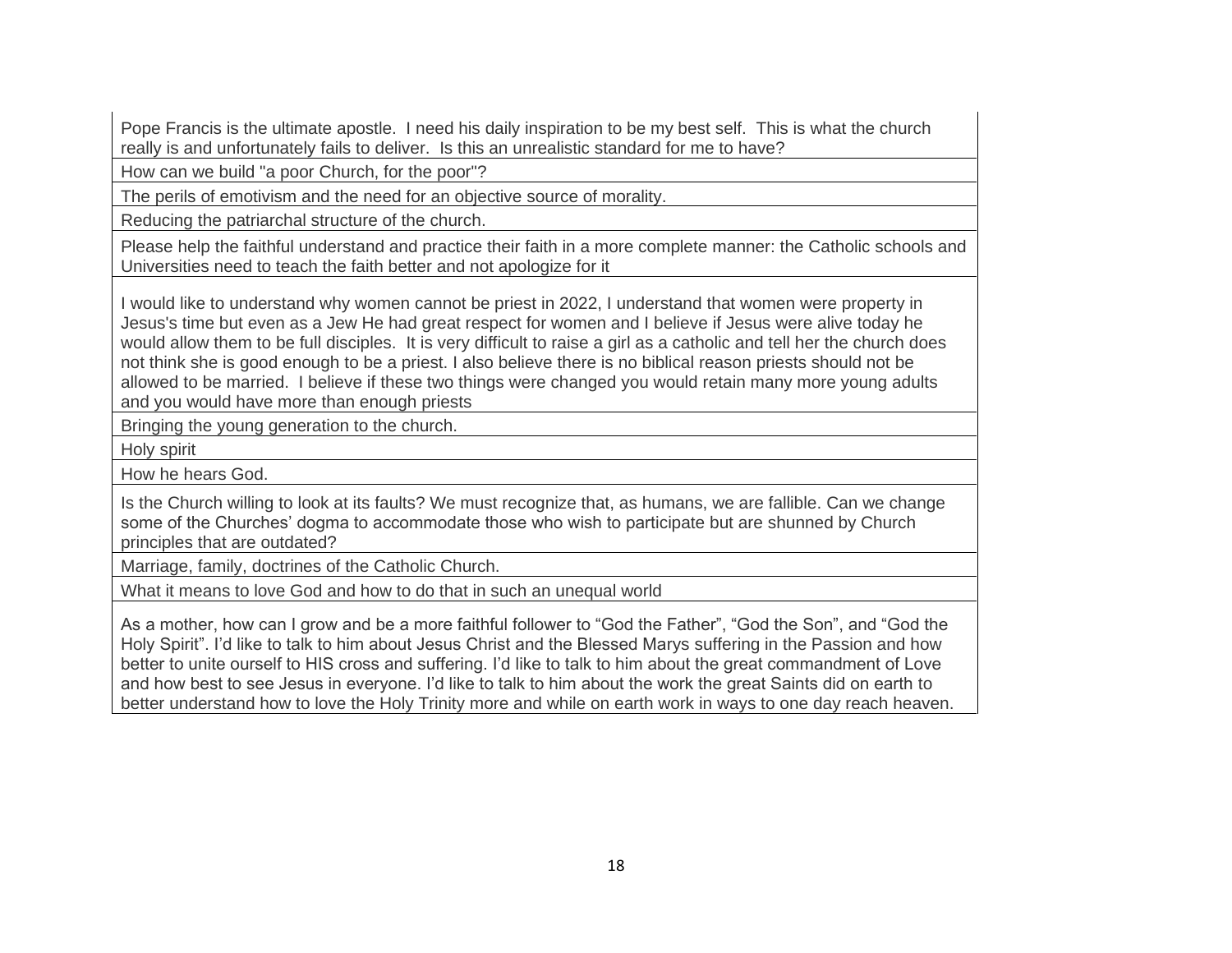Larger acceptance for Parish Life Directors, especially women...If a parish is THRIVING, do not change the leadership... if the parish is suffering, PLEASE change the leadership... encourage ALL archdioceses to nurture the YOUTH...especially so in the US southern states! Expand the reach of Ignatian Spirituality to all parishes! Let's discuss the issue of divorce. While the Latin mass may have a occasional place, it does not encourage those who need any encouragement to seriously consider Catholicism if they cannot understand the words being said! OPEN the doors to Women Clergy and for all posts in any given parish. Evaluate the curriculum of seminaries to insure that they support the "feeding of the FLOCK" as well as current Catholic doctrine. Wile I am opposed to both birth control and abortion, the lesser of the two is birth control in order to prevent abortion which I think is one of the gravest sins of all.

I have no idea right now

Why he supports communism and socialism. Why he allowed churches to be shut down. Why no Latin mass. Why jo support for Catholics in China.

The war in Ukraine ~ if we want Justice, work for peace. How to best support the people of Ukraine as we watch the unthinkable unfold.

The need to change the Catholic doctrine radically - women should be ordained, we should embrace divorced priests, priests should not abstain from marital relationships, we must adapt to the changing world to survive. That he is an exceptional leader and I admire his catalyst to ignite change.

How to globally help the poor in the context of "teach a man to fish..."

How God works in his life.

I would talk to him about how important music is for the mass.

The church in my view is moving to more conservative positions that are uncomfortable for me and my family. The Catholic Church is not keeping up current society changes.

How can the church change and still be the church that Jesus showed us. Isn't that like what my mom said about being a cafeteria Catholic ? Isn't that why other churches have started because the wanted divorce and remarriage to be accepted? Women want to be pastors etc. but now I have a trans child and I want him to be loved and accepted and to feel a part of this Catholic Church that has given me so much. Surely God does not consider him evil or part of sin in the world and is condemned as the Jwitness believe. Patrick Madrid says that just being good and a good person does not get you into heaven. How do we open the eyes of people to just love and accept?

Promote social life for young people so that they can meet same faith partners for strong Catholic families. It's time for change.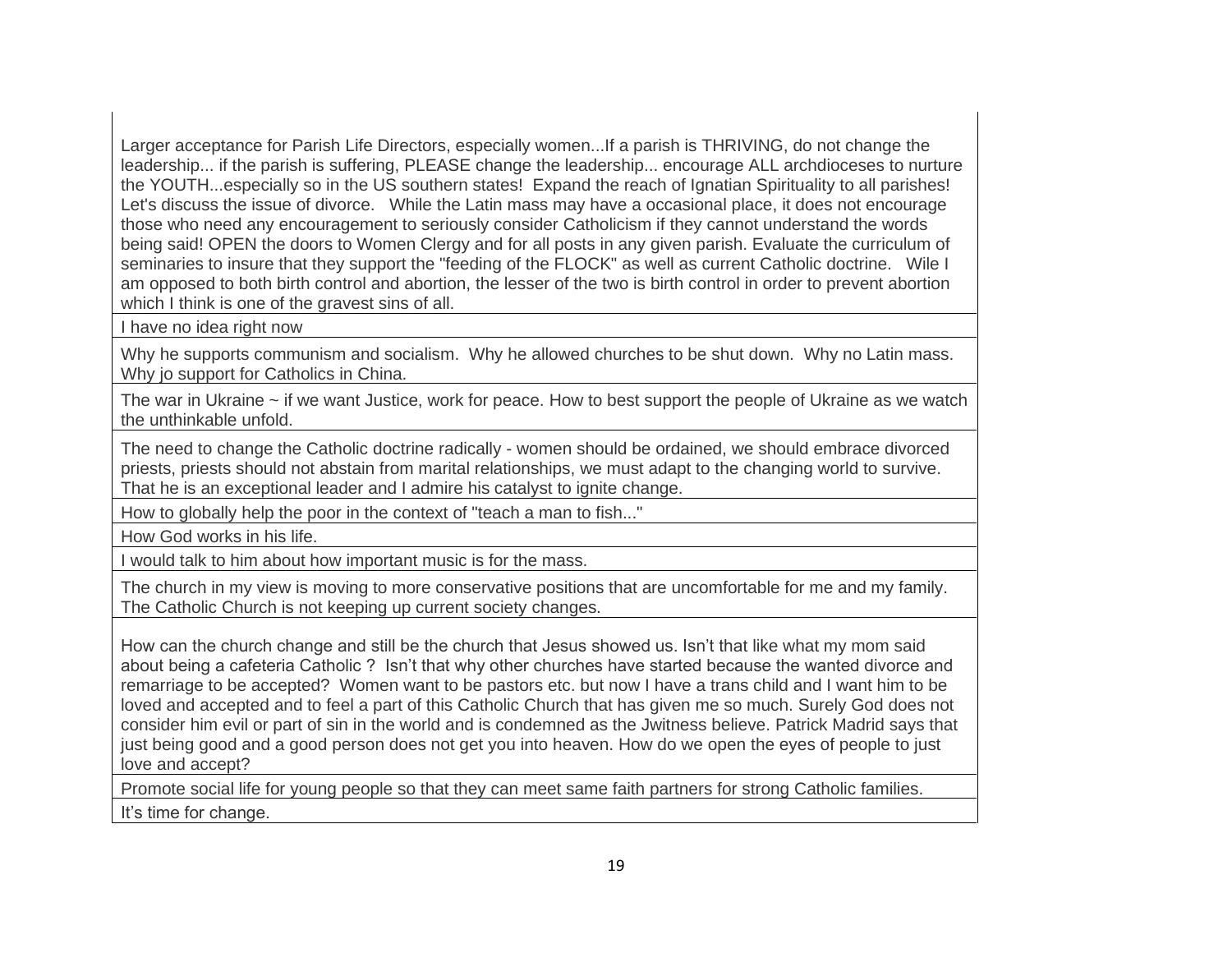Explain why we must suffer

How he invisible the church in the future

how to be inclusive and welcoming of all people, regardless of their practicing religion

Changing the priesthood to allow for marriage and women

spirituality vs. organized religion

The role of the church in these changing times. A more proactive understanding of the youth

How do we keep fighting against so much hate in the world

Meditation practices and the Law of Attraction in connection to one's personal spiritual path.

Abortion and the watering down of Catholicism by conflating social justice issues with religion.

Allowing priest to marry!

Men and women are equal and women should be able to be priest. Married men should also be able to serve as priest.

Bringing some modernization to the church and the education approach to our youth.

Updating the Catholic religion - dramatically. Otherwise, it will keep losing people. Look at other religions and hwo they are welcoming all and not putting themselves on a pedestal - church is a community.

Abortion and womans role in the Church

LGBTQ+ acceptance within the church, his hopes & goals to move the church to modern times

First I would let him know how much I admire his humility and deep faith. I would like to discuss how he continues to stay strong and faithful with the horrible attacks from Cardinal Burke and Steve Bannon and Archbishop Gomez (the axis of evil, as they should be called). And where he thinks the Church will be in 25-30 years.

I would talk to him about inclusiveness and tolerance. I would tell him the church needs to be more welcoming and more progressive in addressing today's faith.The church also needs to treat women as equals.

I'd want to talk about the Catholic Church evolving with the time and taking responsibility and action for the atrocities committed against children

How can women become more involved in church leadership

Thank him for welcoming the LGBTQ+ community into the church and for advocating for them. Thank him for his humility and excellent example of a Christian. Tell him I love him

Just how amazing everything that he did to get to be the pope.

If we should separate God from the Church. And if we do, is that wrong?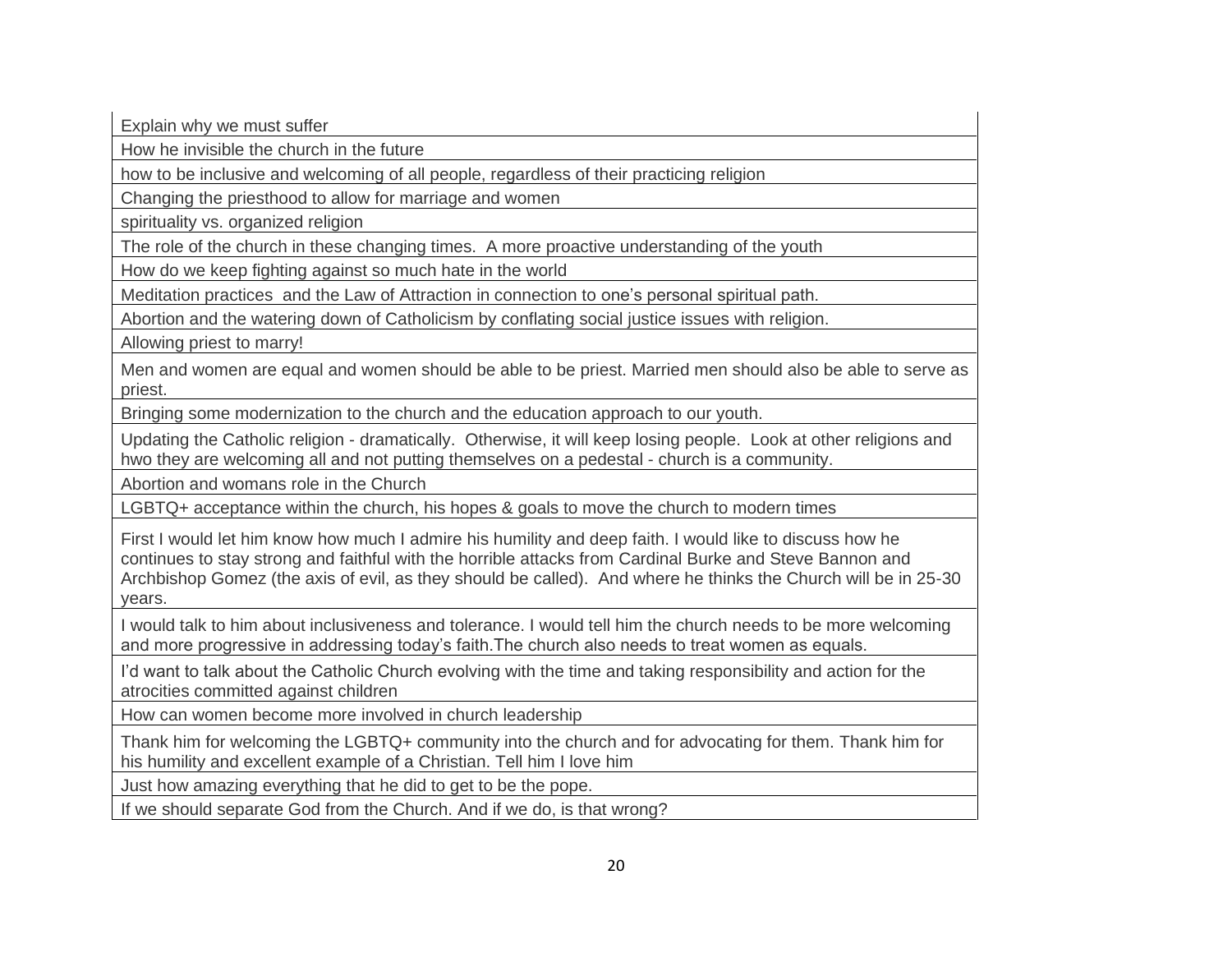## HOW THE CHURCH CAN BE MORE MODERN IN ITS THINKING. the Bible WAS WRITTEN IN ANCIENT TIMES WITH ANCIENT HUMAN ISSUES, THINKING AND LANGUAGE. MALE DOMINATED OUTLOOK IN WRITINGS AND LAWS FOR LIFE.

Moving the church to a more all-accepting point that would embrace and welcome women, LBGTQIA+ and others into clergy as well as leadership positions. Recognition of an individual's right and control of their own body.

I would talk about his past.

How he understood he was chosen to lead the Catholic Church. How he was called to the priesthood. How he sees the future of the Catholic Church. Why he thinks he has the right to have discourse on the environmental issues. Isn't God in control?

Food

I would talk to him about his stance on why he is taking stances on non-religious subjects like climate change.

I would talk with him about his interpretation of the Bible and how literally he takes it. I might also ask him his opinions on gay marriage. I would also ask how I might carry out Catholic ideals in my everyday life.

His life experiences. And I don't like to pray with him and ask for blessing on my life.

updating the catholic church so it appeals to younger generations, being more inclusive of women

As A 63 year old new Catholic I have many questions. I would not know where to begin. I would enjoy being in his company and enjoying and taking in what he wanted to share with me.

Abortion and salvation through Jesus.

The church's stance on LGBTQ persons, divorced people. Jesus would run a much more inclusive church. Ordain women

Allow priests to marry

Embrace birth control

LGBTQ members of the Church community and how to embrace them as Catholic Christians.

How can we get American Church leadership to abandon the culture wars and live the Gospel precepts of mercy, grace, encounter and justice and embrace the rich breadth of Catholic intellectual tradition

His experience as a bishop

I would ask him what he prays for each day

World peace and how I could work to end hunger and poverty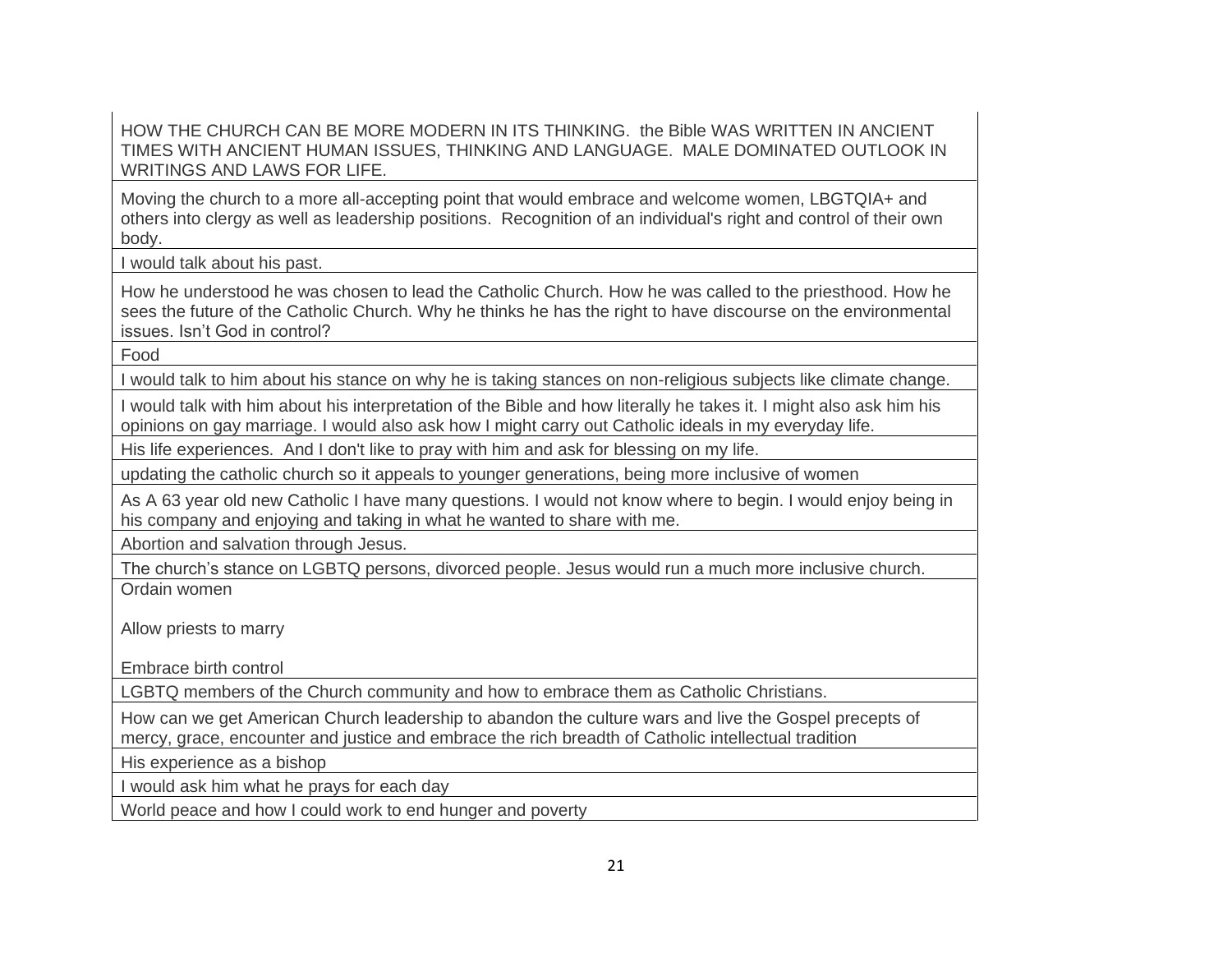His spiritual influences and favorite books

The dictatorial stance of many parish priests

All priests should show some form of repentance for the sexually abused whether they were involved or not.

Offering support to the least powerful people in our societies, especially to change economic structures not just to provide relief. As as aspect of that, I would want to bring up the role of women in the church, and way we talk about LBGTQ+ people

How to lead the world towards peace and acceptance

Better aligning the church with the mission of Jesus Christ

Views on spirituality and how to stay positive with faith

Married ministry

How does he see the church growing over the next year? Would he be willing to offer more opportunities to the laity?

World Peace

I would discuss my relationship with God and how to improve upon it so I learn to place more reliance upon God when fear about life issues and the after life overwhelm me.

When are you going to get rid of the paternal hierarchy?

I would want to ask him about his personal views ( not religion based views ) on abortion in specific situations such as rape, LGBTQ+ community and whether he believes God would ban them from eternal life in heaven, his views on birth control in today's modern/financial world, his personal views on euthanasia when a person is constantly in pain and suffering and has zero quality of life, and his views on what happens to the souls of those who fall victims to suicide. I do not believe in a cruel God. I do not believe in a God who shuns anyone out. We are taught to love others as we love ourselves, others implies all others not just straight, sound minded, fortunate, others. So I would like to know under what jurisdiction the Pope feels that the church can label others with human labels and judgement due to their connection with the topics I listed above; if only God himself is the judge, and God calls us to Love all people.

Why women can't be priests?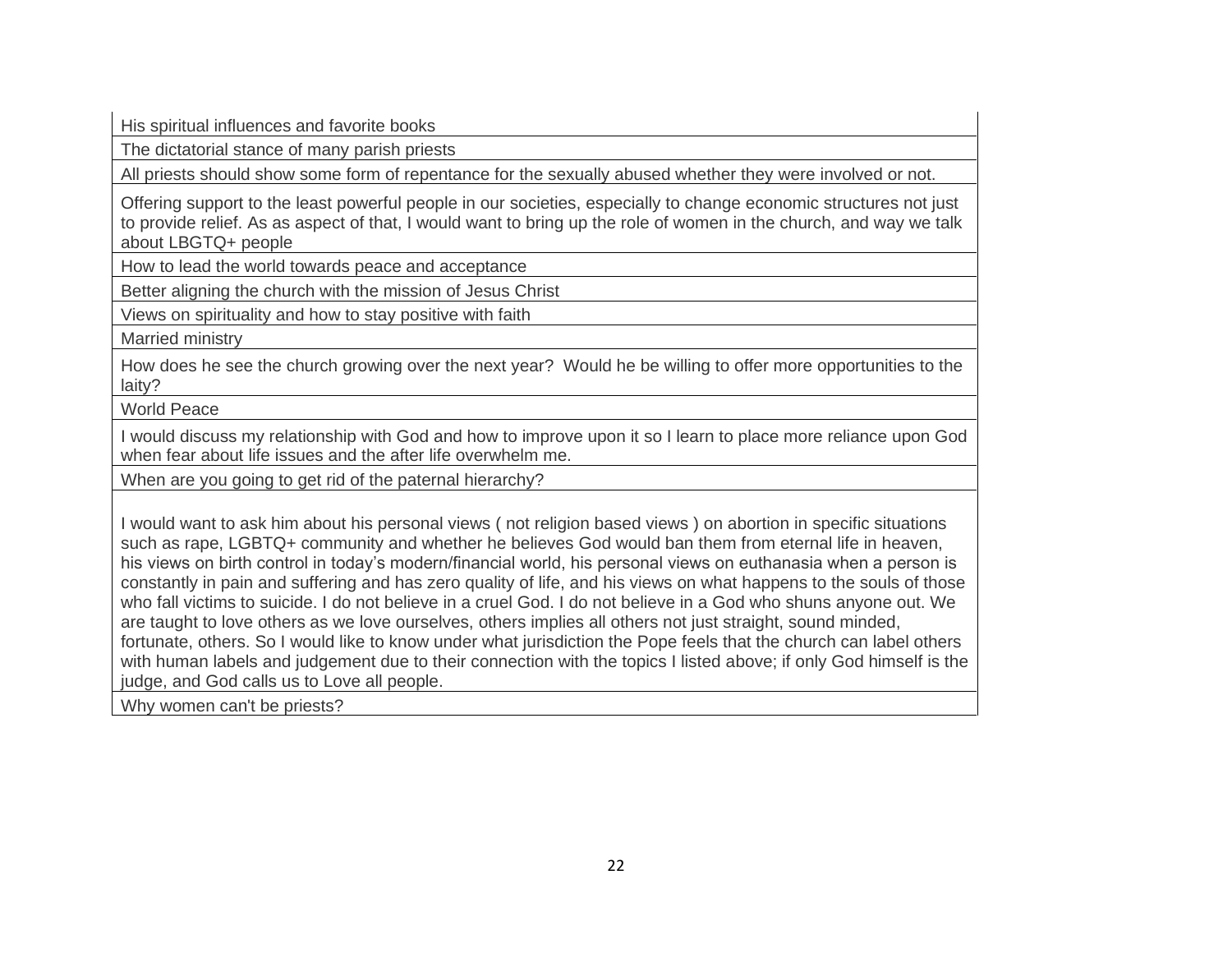I would like to talk about how Catholics need to practice being in the image of God through Jesus's teachings. A compassionate God who understands humans make mistakes and that not everyone is afforded the same privileges. Also Jesus placed on emphasis on women spreading the belief of a forgiving compassionate God and who were as much disciples as the men and would like to discuss this. There are many women we know were around Jesus. In this context, I would like to talk about why women-all women, married or not- cannot be ordained. Why forgiveness of not being able to stay married and choosing divorce is needed. As a women who is divorced because of being in an abusive relationship and having had 3 life saving abortions (I have had 2 ectopic pregnancies and a second trimester miscarriage that required removing the fetus because I was bleeding profusely), I cannot understand the Church's stance on not preserving my life or my dignity.

The need for more love and mercy in the world.

My experience as a Catholic school principal working for the Church.

How we can change the perception of what it means to be Catholic. Unlike most North American Christian faiths we embrace and encourage science and give massively to charitable / health care organizations. Those are two key issues for the youth (SBNR) and provide a major point of difference to other faiths. We need to actively rehabilitate our image. I live in an area dominated by Evangelical and Baptist individuals. I've had people not even understand that Catholics are christians and that's from individuals who consider themselves religious.

Increasing the visibility of Catholic outreach and charitable work.

Punishing the pedophile priests

Allowing women to be ordained

Having pregnant images of Mary

His personal journey

His personal life and spiritual journey.

Inclusion…. for ALL

I would talk to him about a church I used to go tg o in Portland OR and how it was run and how that model could turn around the decline of the Cathic Church in America. St. Andrews when it was run by Fr. Leinert in the early 2000s. Excellent exame of what the Catholic Church could be.

How he's managing to stay sane while dealing with conservative members of the Curia and hierarchy.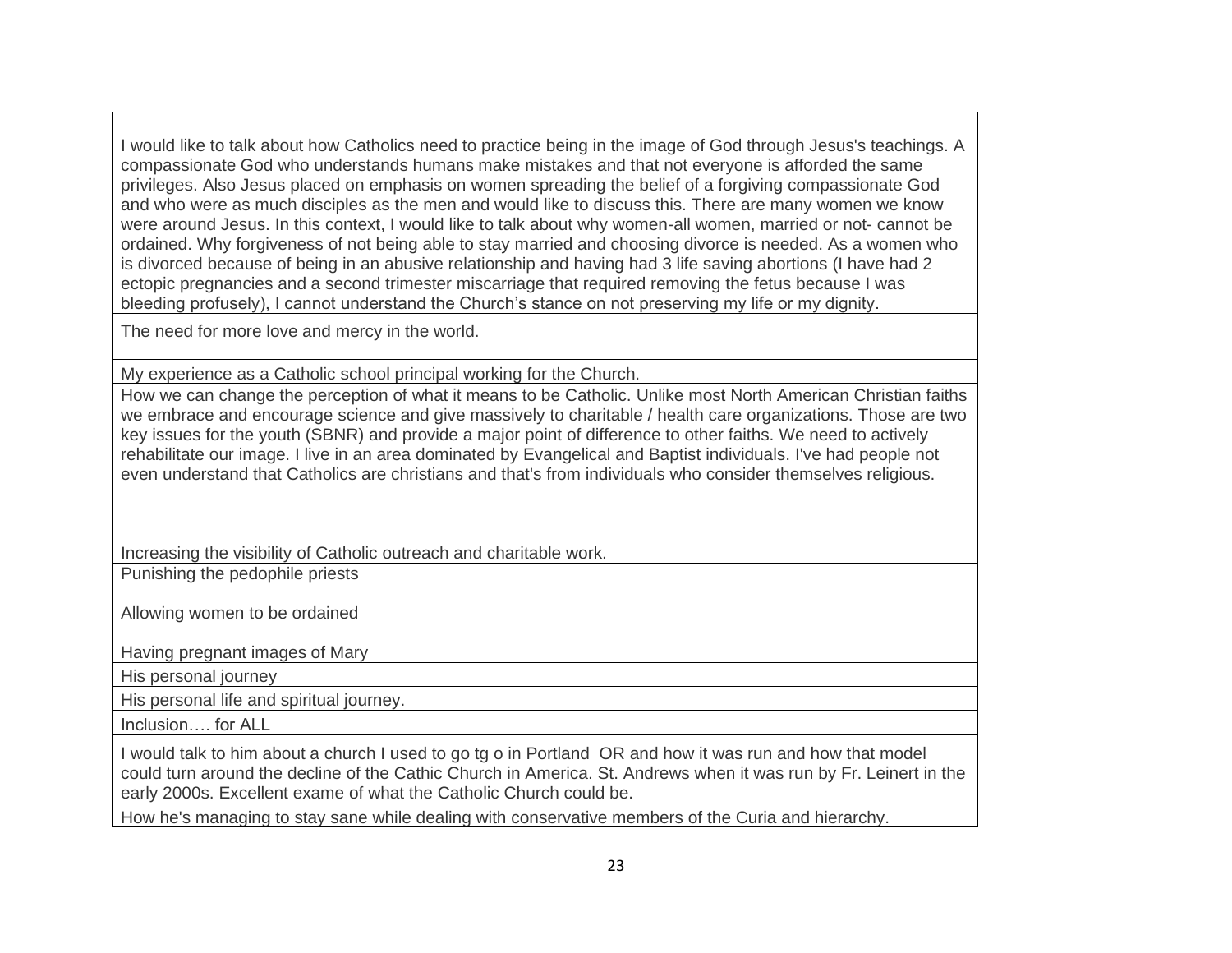His experience of the world and his observations about the common experience humanity.

I would love to learn about his relationship with the Blessed Virgin Mary and his thoughts on women in leadership positions.

Why is it so difficult for the Catholic Church to change? Isn't it a glaring hypocrisy that we claim collectively to be the "body of Christ," and yet we limit the role of women despite knowing, from the Gospels, that Jesus had multiple prominent female disciples (e.g. Mary Magdalene, Martha, et al.)? Doesn't the Catholic view on homosexuality, matrimony and Holy Orders combine to send an implicit message to gay Catholic boys that they should deny their sexuality and consider pursuing the priesthood? Doesn't that create an unrealistic expectation? Why do the Mormons do so much better than the Catholics at making their members feel like they are valued and part of a community that cares for them?

Women priests

How is the church welcoming members without restricting / excluding people in our changing society? Why would our God allow so much evil in this world.

Why would our pope make some questionable decisions.

Priests should be allowed to marry. Also, women should be ordained.

How we empower each person to discover their purpose or calling in life (including myself)... and how to grapple with the answer being something "simple".

How to spread love, kindness, and acceptance within and between religions; the development of his own faith; how he has approached times when he may have had doubts

Women serving in the Catholic church

I'd want to talk about how the absolutism of the church alienates so many (abortion, LGBT).

I would ask him why he doesn't talk more about Jesus. He should not be a globalist, nor should he have pushed the covid vaccine and alienated the unvaccinated.

He needs to stay true to the words of Our Lord and also be more loving.

How God will forgive the sins that I have done and continue to do.

How can we be more actively participate in the betterment of the world, whether it is war, climate change, poor & hunger etc. Many times, it is just lip service.

I would let the conversation unfold organically.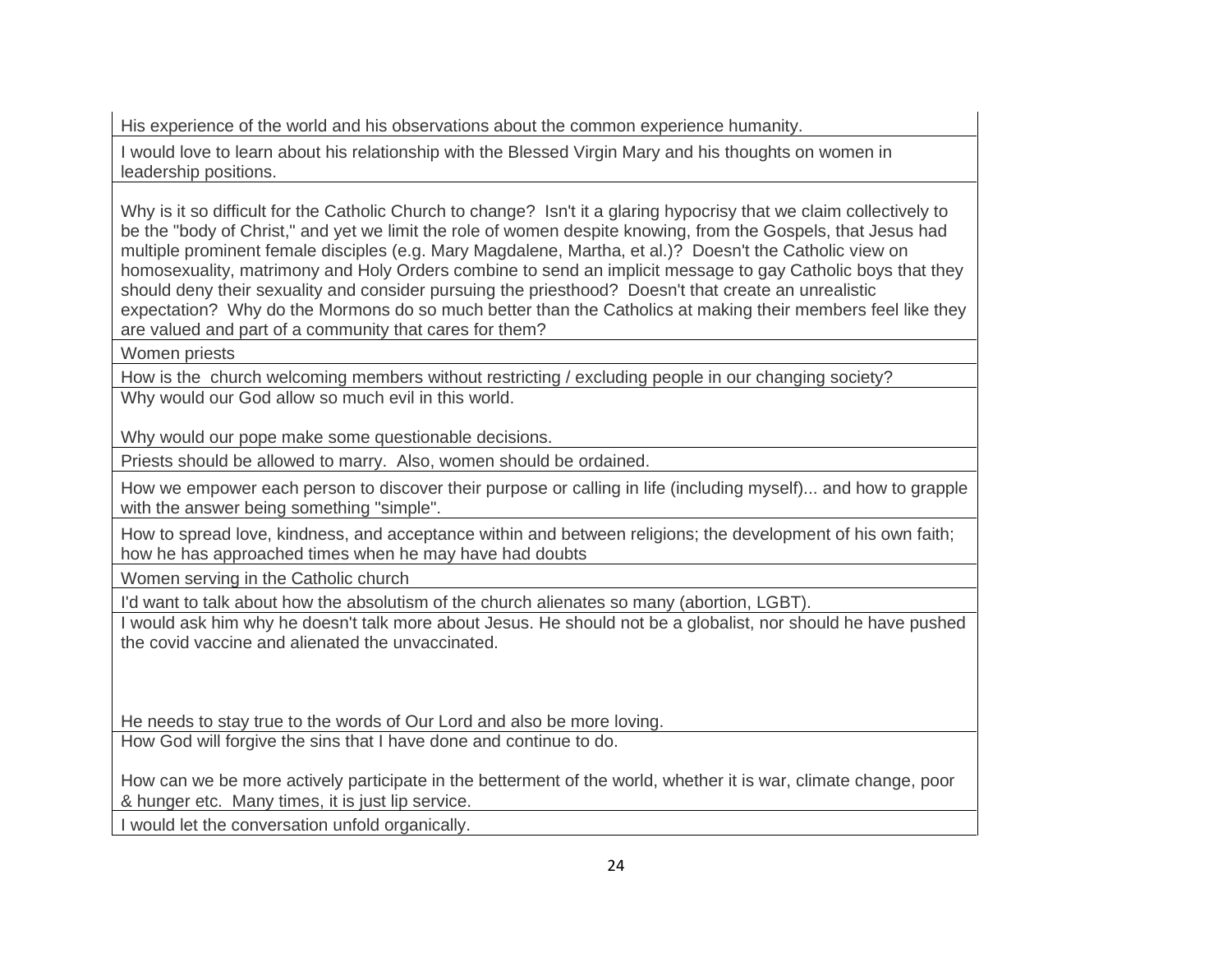More involvement of women in the church, allowing priests to marry, support birth control

Women taking on a more active role in the Church. Divorce, birth control & LBTGQ acceptance.

I can't imagine such a scenario!

I would ask him to focus more on the people's church and not be involved so much in politics.

Discernment and it's importance in one's beliefs.

Using the power and riches of the Church to end poverty and to being about an equal society

About the riches of the church vs the poverty of the people.

About the atrocities of the world and how and why we have become so inoculated from them and how much they seem to have multiplied in the last years. My occasional hopelessness and despair in life.

His vision and insight—I'd listen. And ask a question about women...

Death

First, that I'm extremely glad that he chose the name Francis, that he immediately approached the clergy to be like Jesus in their way of living, to "smell like the sheep", and that HE models how to be like Jesus. I would encourage him to continue to implement Vatican II, keep the Latin Mass in its place, and continue strong in confronting the clergy who are far-right, very political, and leading their flocks astray.

I would discuss the role of women in the church, ie being deacons, and priests, male clergy having the option to marry, how to engage younger people to join and/or be active in the Church, continue to find ways to engage the people in the pews, and continue to have opportunities, like this Synod, for us lay people to express how we think the Church could be more like Jesus would want it to be.

If I could talk to the Pope, I would like to hear his thoughts on how our faith community is evolving.

How he plans to convince the older cardinals on the Holy See that the church needs to adapt to the 21st century and not live in the past or they will lose members and the young to other denominations?

Talk all about the teachings of Jesus.

How can we move the church to be more accepting of women and LGBTQ members

Having more vibrant programs and instruction for youth. They must know scripture to defend their faith!

Visiting Italy-Updating the church with women priests-Keeping good parish directors and renewing their contracts. The one at Holy Family should not have been let go. We lost a great one at Holy Family.

Priests being allowed to marry

Recognizing the laity in a collaborative role in the church, including ordaining women and married men.

Women's role in the Church

How to change the patriarchal and reactionary posture of his church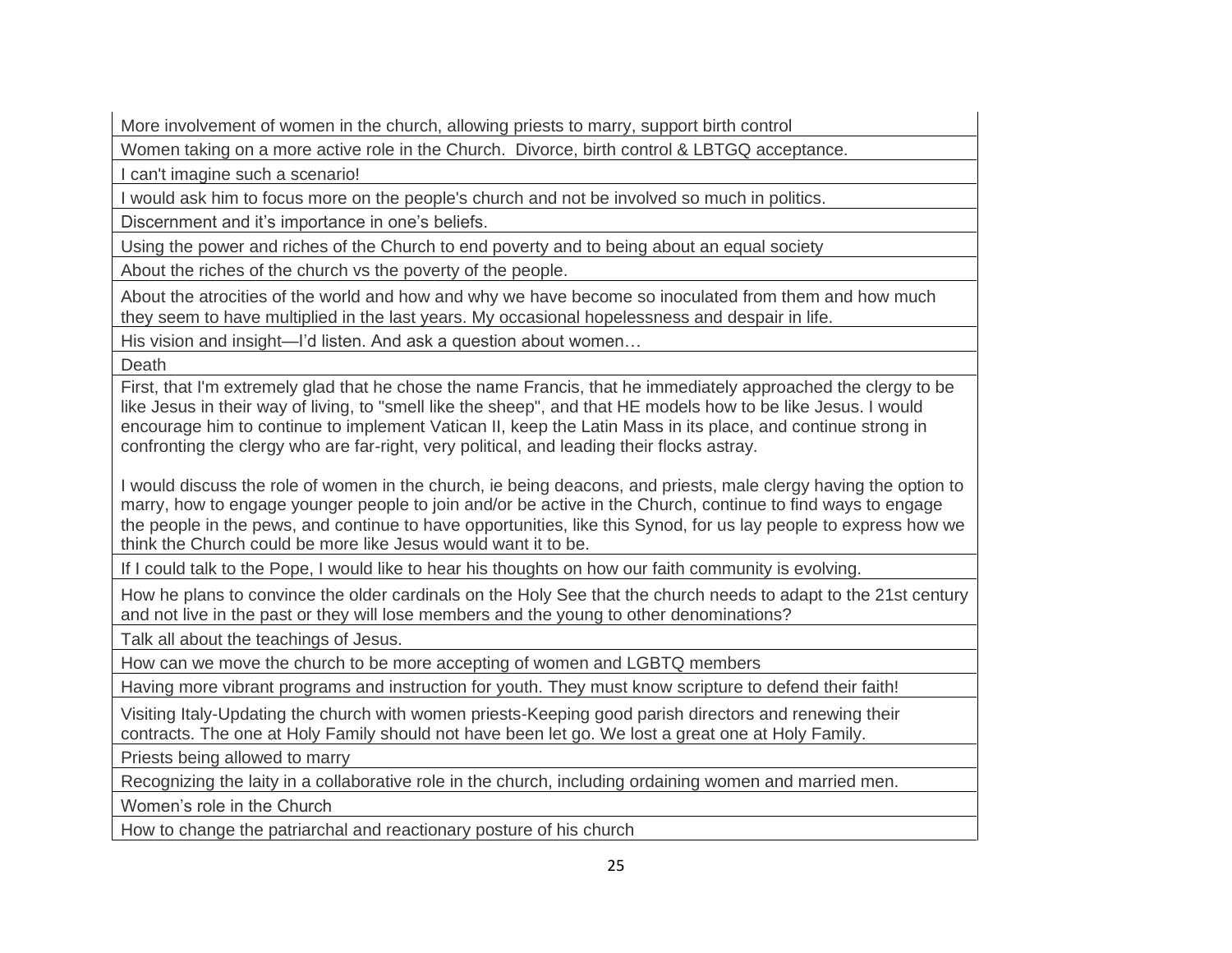His strength in fighting against old doctrine . How does he see the Church after his death .

I would share with him that I appreciate his addressing the abuse scandal, his saying 'who am I to judge,' and his person-to-person kindness to all people. I would appeal to him to work to include people of all genders, races, ethnicities, etc from the top down in the Church, making it truly a Church of the People. I detest the stance some of the U.S. Bishops took, when they said they would refuse President Biden communion. As Monsignor said in more than one homily, communion is for sinners, not saints.

Getting g parishes back to be the go t I resource gor all life's issues. Parish clergy should be pastors, have other pastoral positions, have management if parish under a lay management team. Really dislike parishes that list Pastir as 'manager' of a parish.

1. Increasing the role of women in the Catholic Church- opening up to allowing women to be ordained.

2. Allowing priests to marry.

How we can be relevant to LGTBQ young people so they don't feel abandoned by the church

How to bridge the culture war, and focus the church on the actual teachings of Christ rather than legalism

In this day in age how does one continue to remain hopeful when there is such disparity in between the haves and have-nots, a lack of compassion, and narcissism?

The Holy Spirit speaks to all. Women must be in church leadership as they are in our sister churches, who also enjoy the Apostolic Succession from Pentecost. Now is the time to hear the Holy Spirit and offer the full diaconate to women. Their homilies will be recognized by half the world that "holds up the sky." We are daughters of our Blessed Mother, Mary. We are the Body of Christ.

I would want to talk to him about how the church more universally, at a parish level, embraces a consistent life ethic.

What I need from the Church to know, love and serve God. What he thinks about the inmate goodness of people and what is Heaven.

The ordination of women

N/A

Why so many people within the church are battling him, when it's clear he is doing the work that Jesus needs him to do! He is the most Christian of all recent popes, and those on the far right wing and clericalism are working against him.

The ordination of women as priests, the reduction of fundamentalist religion, the power of Latin in prayer, the fate of aging Sisters, priests should be able to have a spouse and family.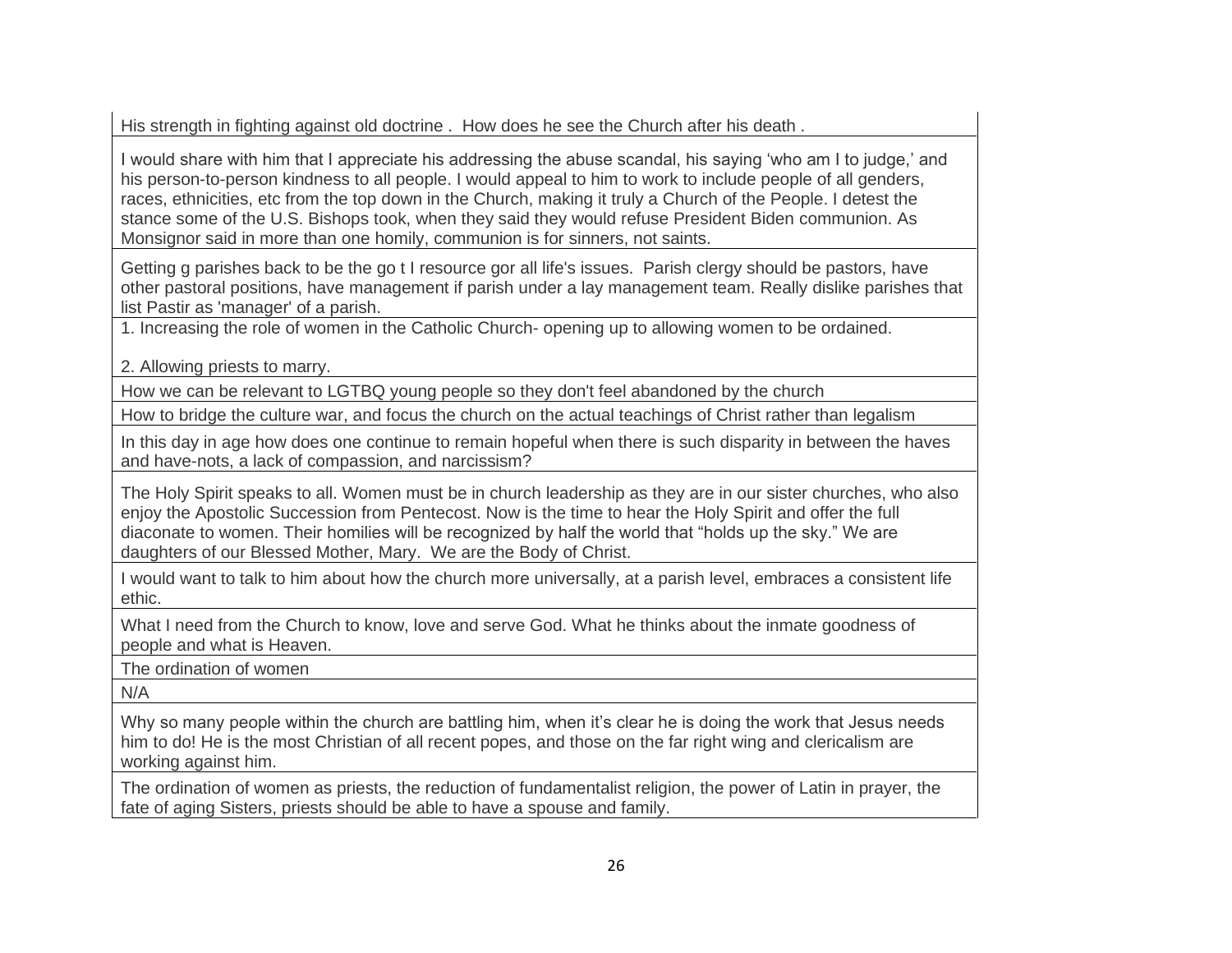Women as parish directors and women as priests.

Divorce and remarriage.

Ordain women

How to strengthen faith and practice of faith in my community when it feels as if more do not believe or have lost their faith.

Ordination of women and married people; complete overhaul of teachings on human sexuality; dismantle the clerical culture that divides people; Reconfigure seminary training; Get rid of Humani Vitae and the birth control ban; Stop weaponizing abortion as the only recognizable sign that a person is a disciple of Jesus; implement concrete actions towards social justice; reach out to young people and young families; implement ordained deaconesses and abbesses; Move more women into more positions of responsibility

how does like being pope

Not restricting women to only six sacraments; married priesthood for all not just for those ordained in other denominations and dissatisfied with the polity of those denominations.

Church teachings on IVF / assisted reproductive technology is extremely hurtful to anyone experiencing the disease of infertility. Adoption is a beautiful calling but it is not for everyone.

I would ask him to try harder to bring together the various groups within the Church. At the root, presumably we all want a church that is loving and following God's teachings? He says things that are confusing, divisive and he seems to delight in ambiguity. I don't think leaders should play those sorts of mind games. They should be clear, inclusive, and charitable even to those with whom they disagree. I also think he should care more about our souls than about the environment.

What is in the Vatican book library and archives

The direction of Catholicism in the modern world.

End Celibacy for priest, they are humans and I don't think God meant for them to be forced to love only him. I think it would reduce child molestation, may be more adult sex scandals but those would still be better.

I don't understand this question. None of us parishioners are going to have an audience with the Pope, and if we did I'd probably ask him if he saw Encanto and what he thought of it. Maybe ask him how his abuela made empanadas.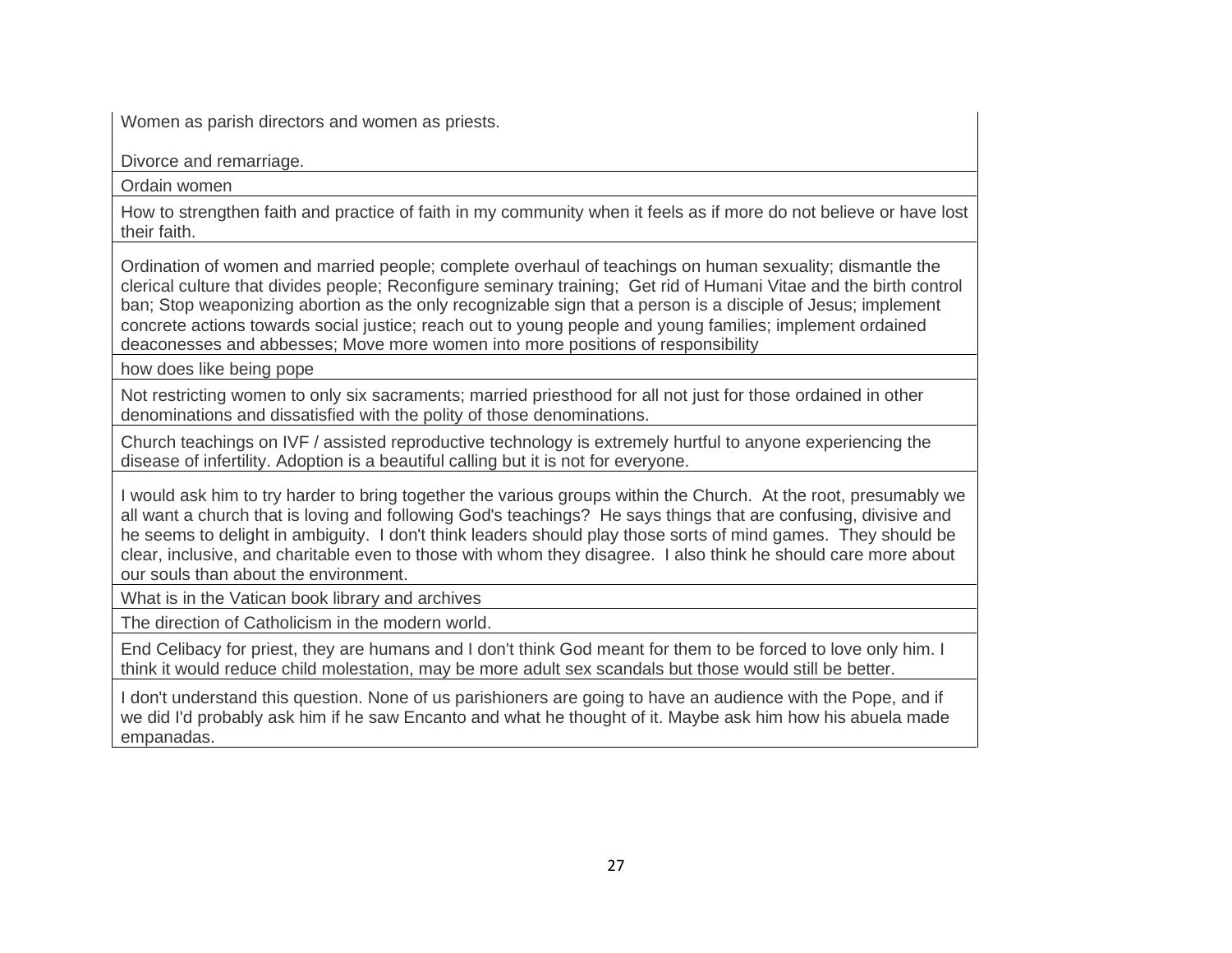Jesus! And how the clerics of the church are so distant from the gospel. I'm not sure Jesus is welcome at many Catholic parishes. Lay leadership of parishes might be a solution. We also need to get rid of the godcomplex instilled into priests and bishops. I'd also love to encourage women to be allowed to be priests, many of Jesus fist evangelist were women, and the church has ignored Jesus' example and essentially silenced women and prevented them from significant leadership roles in the church. I would lastly encourage the Pope to eliminate the language from church dogma that degrades the humanity of the LGBTQAI+ community. The church needs to again follow Jesus' teaching and be welcoming and inclusive of the the LGBTQAI+ community.

I'd love to tell him how very happy I am with his efforts to lead the church in more Jesus-like ways. I'd tell home to keep trying to give women more active (powerful) roles in the church so they can eventually have equal leadership with men

How to welcome young adults, especially new and expecting parents into the church community.

I would love to chat with the Pope about those who Our BVM has appeared to or who have received messages/visions from.

How God speaks to him

I would have say that I really don't know.

Hi experiences as a charismatic leader.

Ordination of women

How to communicate in a loving way on hot topic issues surrounding the Church

How do we keep our faith when there is so much sin, violence, agony, poor in the world.

The afterlife

How are we going to have women leaderships in the church. I also would like to discuss about abortion.

How society in general no longer values time unless it is measured by successes. Social media and the fast paced life style is burdening our children with anxiety and stress. the period of Covid was generally terrible yet there were positives as it made people slow down a bit and focus on family. We need to foster our children's catholicism so the can become ambassadors for the church and have a send of meaning in the world.

Why it is so difficult for the Church to keep up with science.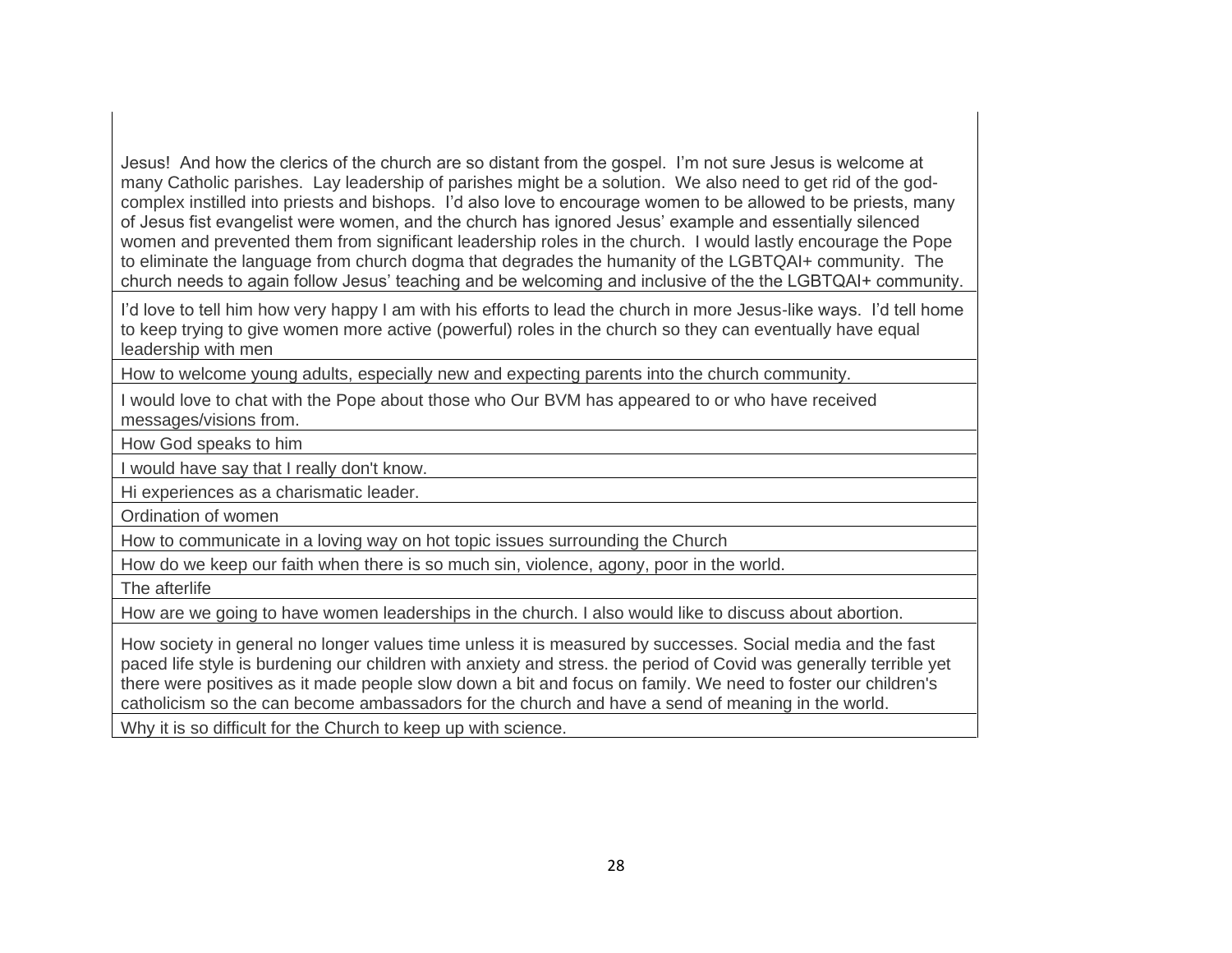St.Joseph - we both love St. Joseph; more Catholic network support services for the regular lay Catholic such as professional pastoral counseling for family, personal, moral issues that confession doesn't have time for clergymhave these services available for their burnout issues but laity have burnout also. Many services right now are not professional, or low cost which don't provide higher caliber professionals; how about a good network of CATHOLIC referrals for several professions (lawyers, counselors, medical, spiritual directors, chaplains) like Clergymhave access to so we can be helped and help our own people - a Village model that could bolster our Faith instead of diluting it. We need better grief counseling also - deeper and longer and more specific pastoral attention dealing with grief in our complicated world. Life and society are not as simple as when I was younger…….

I would want to thank him for his prophetic witness.

...unless he wants to go golf or take part in some other game/activity? I have no idea

I'd say, " my dear Pope Francis, I've requested a Mass be offered in your honor ( 04/03/22, HFP) so that you can continue the work of our beloved Pope John XIII in guiding us in your non- judgmental, pastoral way." If possible, will you try to tune in? God love you!

Education and development of our children to make an impact in the world - prayer but also action for social justice. A change in mindset so people say why not me, I must act.

Latin American Catholicism.

If I were to meet Pope Francis, I would say that he is a very strong presence in my life.